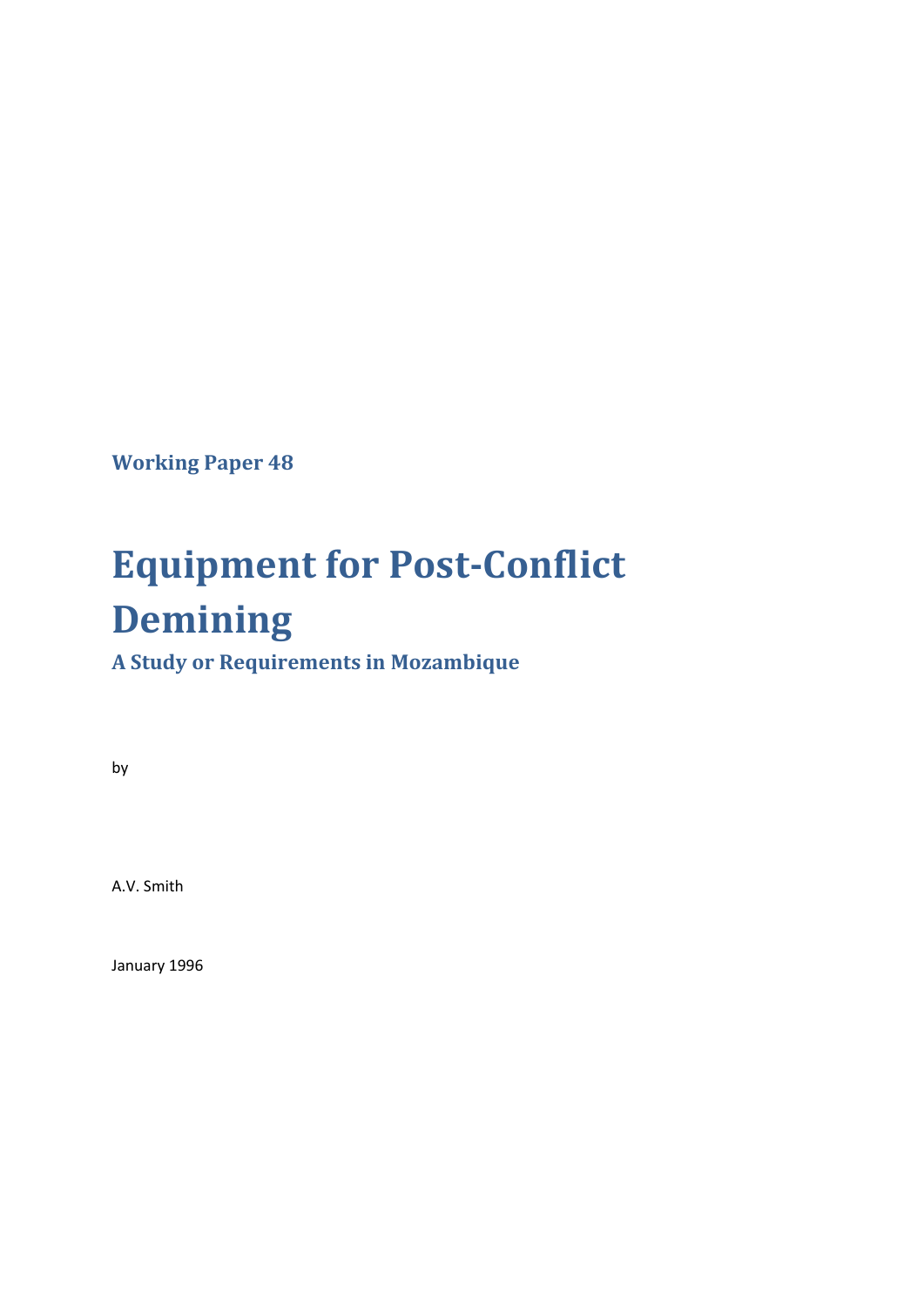### **Summary**

The aims of this study were:

- 1. to find out what equipment mine-clearance groups use and its sources, and to inquire what alternative/further equipment they want;
- 2. to assess manufacturing capability relevant to the possible production of mine clearance equipment at rural and urban levels.

#### Mine clearance

A number of mined areas were visited and mine clearance observed. At some sites, mines were placed defensively around possible targets. At others, mines were laid to destabilise the infrastructure by denying access to an area.

Nine groups involved in mine clearance in Mozambique were interviewed, one in their Zimbabwe offices, one in the UK and the others in country:

- UNADP
- Cap Anamur Demining (CAD)
- Norwegian People's Aid (NPA)
- USAID  $\bullet$
- The HALO Trust
- MECHEM (British Aerospace)
- Minetech
- Special Clearance Services
- Handicap International

All the above were asked about their working methods and the equipment they use.

Mine clearance groups usually distinguish between the detectors, which are the single most expensive item of equipment used, and all other equipment which they call "ancillary,'.

Of the detectors used the Schiebel and Ebinger models were the most common. No detectors were entirely satisfactory and the best were considered overpriced. We found a wide range of ancillary equipment in use, some of which was locally made.

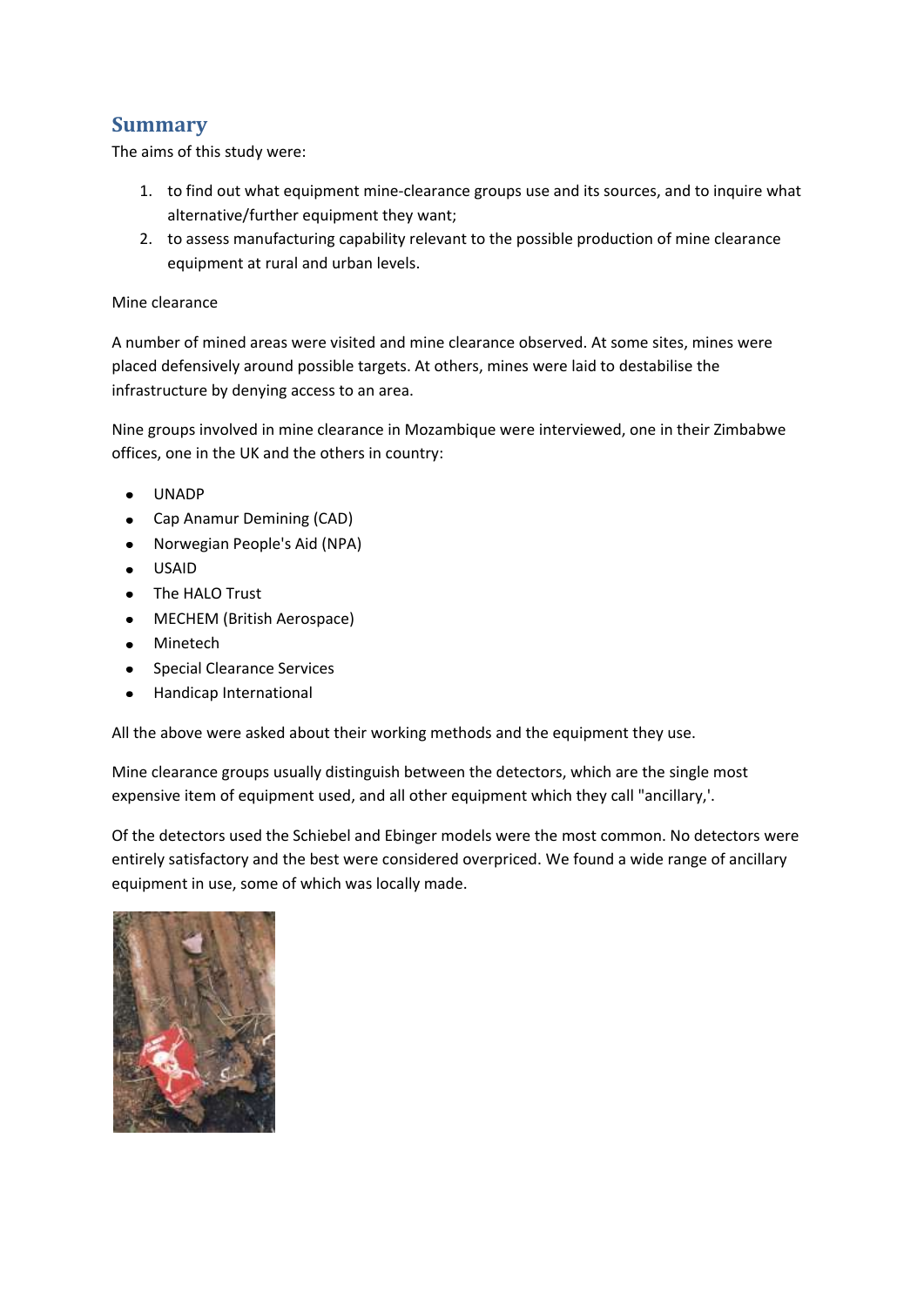Each group was asked if there were any items of equipment they did not have but would like, and what variations on existing equipment they would find most useful. Of equipment not used, body armour was the most obvious but there was no enthusiasm to use it. No one wanted mine-proof boots either (although one individual said he would try them). Most groups said they would try protective shields for use at "high-risk" times.

Alternatives wanted included cheaper detectors that were as good as those currently used, and better eye-protection. Other new or alternative ancillary equipment would be tried by most and tested by all.

### **Industrial capacity**

There is little in the countryside although the small towns have something that could be exploited. In the capital city there is some sophisticated activity and great potential. Corrupt practices are rife, making import of raw materials and tooling expensive or time-wasting, or both. This situation does not seem likely to change quickly.

In Zimbabwe or the Republic of South Africa (RSA) the industrial situation is different. In

Zimbabwe, ideally situated to serve both Mozambique and Angola with specialist equipment, we found a range of industrial capability including advanced electronics manufacture

### **Abbreviations**

Throughout this document the United Nations Accelerated Demining Programme in Mozambique is referred to as the UNADP. Its full title is the UNDP/DHA Accelerated Demining Programme.

Other abbreviations used are:

D1W–Development Technology Workshop

DTU –Development Technology Unit

GPS–Global Positioning System

SCS –Special Clearance Services

NPA–Norwegian People's Aid

USAID –US Agency for International Development

RSA–Republic of South Africa

ZIM–Zimbabwe

### **1 Background**

The DTW has undertaken this study as part of a broader mine-clearance support initiative that has been awaiting funding support for over a year. In October 1994 a representative from the Mines Advisory Group (MAG) visited the Development Technology Unit (our "parent" body) in the Engineering Department of the University of Warwick and asked whether we could support local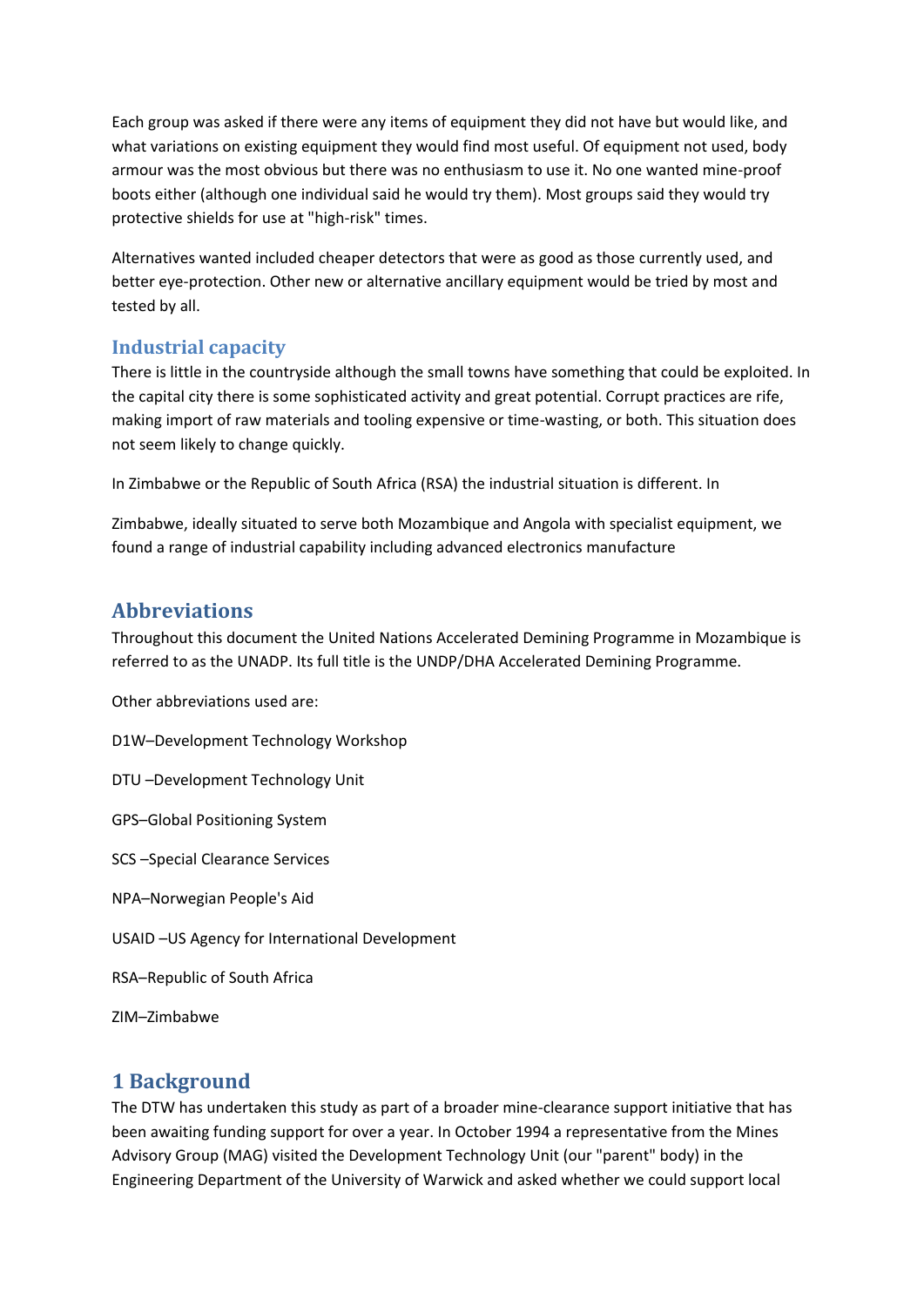production of mine-clearance equipment in Africa and Cambodia. We carried out a preliminary investigation of equipment needs using MAG as our sole source of information. Our previous experience supporting small-scale industrial initiatives in developing countries led us to believe that we could answer their needs across a range of technologies from detectors to protective clothing and ground probes. As a result a programme proposal was prepared with MAG for submission in December 1994/January 1995. MAG were to use their existing contacts to gain funding support as quickly as possible.

Several members of the DTU took a personal interest in the mine-clearance problem and began background research. The requirements of some of the work made it advisable to have a base outside the University where overheads, public access and restrictions on space made it difficult and expensive to work. Accordingly, a non-profit making limited company (the DTW) was registered with senior DTU members as directors/trustees. A proposal to start work on the ancillary equipment needs was prepared with MAG's approval and submitted to the Halley Stewart Trust. That proposal was to visit a mined area in Angola where MAG was working in order to determine the industrial potential in a post-conflict region. Prototype protective equipment would also be designed, produced and results disseminated. The Halley Stewart Trust provided £21,560 to carry out this work in late October 1995. The programme was started immediately. This report details the results of the overseas "survey". The results of the research into specific articles of ancillary equipment and its dissemination will be published at the end of the programme.

### **2 objectives of the survey**

The survey was to take place in Angola and serve two main purposes:

- to assess skills and training needs in mine affected areas
- to determine the availability of materials in rural and urban workshops.

This information would allow us to design ancillary equipment that could be made where MAG was working in Angola. Those designs were to be made freely available to all other mine clearance groups we could identify and, where possible, support offered to help start manufacture.

### **Variations to those objectives**

Despite prior arrangements, our travel to Angola became irnpossible because the agreed visa requirements were not met by our in-country partner. By thattime, programme staffhad been appointed and travel arrangements made. The need to carry out the "survey" before finalising product design and prototyping was considered imperative. Connections we had made with other mine-affected destinations were hurriedly investigated and we were offered support by the United Nations Accelerated Demining Programme (UNADP) in Mozambique. A decision was made to transfer the survey to Mozambique and to vary the objectives to include:

Interviewing as many mine clearance organisations as possible to determine their working methods, wants and needs. This objective was added because we had been made aware that mine clearance organisations work in different ways and to varying priorities. Our contact at the Mines Advisory Group (MAG) in the UK was unable to furnish us with any information about their "competitors", their methods or requirements. Our aim was to support humanitarian demining generally, so it was decided to spread our knowledge base as widely as possible.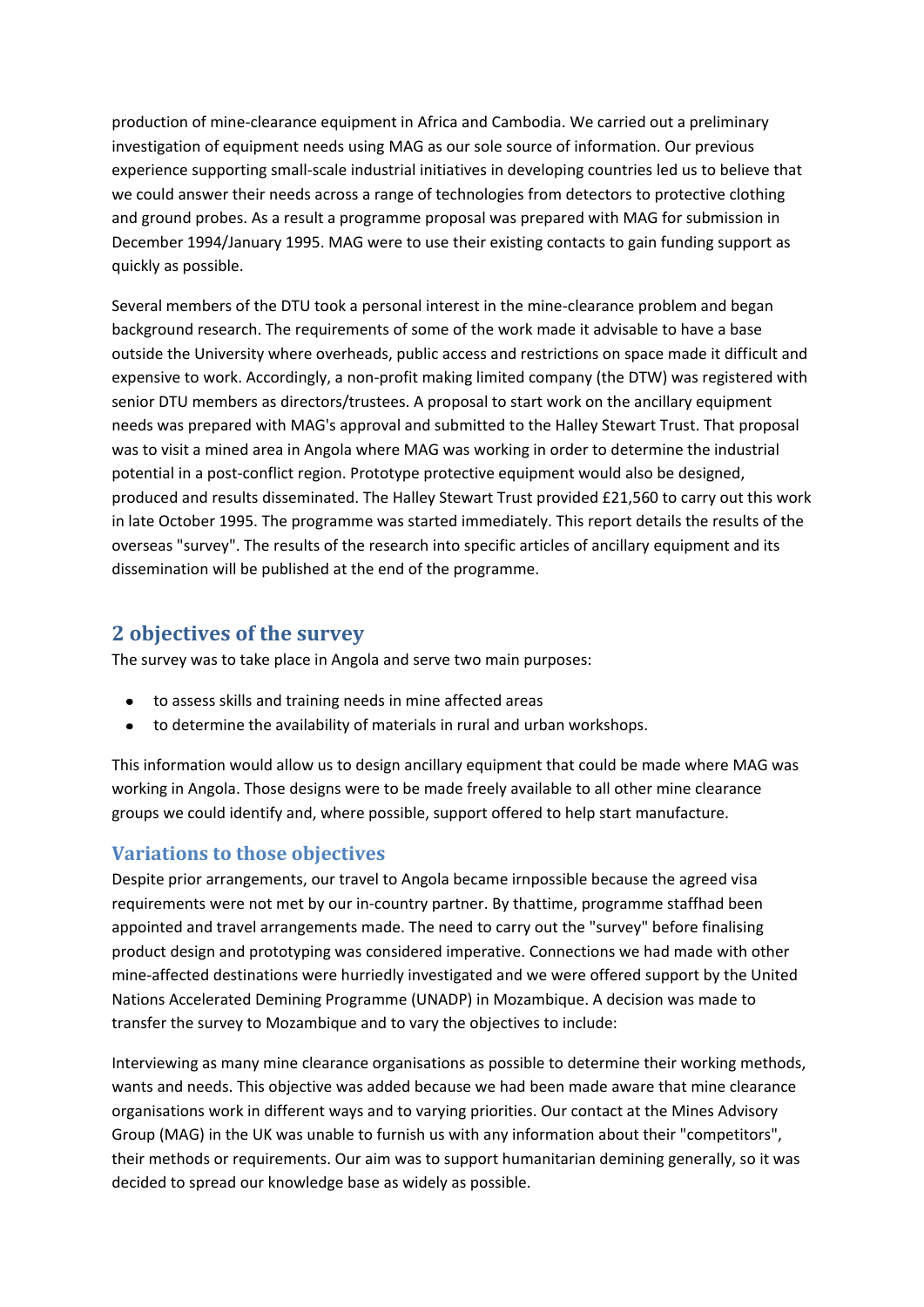### **3 Mine clearance in mozamique**

### **3.1 Mozambique**

Mozambique covers an area of about 801,600 sq Km with a 2,500 Km coastline on the Indian Ocean. It has a tropical and sub-tropical climate. Its population is an estimated 15 million. The annual income per capita is US\$80, making Mozambique among the very poorest of countries in the world.

In 1975 Portugal withdrew from Mozambique after a bitter independence struggle led by the communist group FRELIMO. Within a few years RENAMO, with external funding to destabilise the FRELIMO regime, had engaged in civil war that did not end until 1990 and further incidents occurred until 1993 when UN peacekeeping began. Elections were held in 1994. Isolated incidents of banditry continue, possibly reflecting widespread resentment within the country about a North/South imbalance of wealth and power.

Despite being Portuguese speaking, Mozambique was admitted to the British Commonwealth in November 1995.

### **3.2 National mine clearance plan**

A mine clearance plan for Mozambique was prepared in 1992 for the UN. This identified four key areas of work:

- a national survey of the mine problem
- the emergency clearance of mines from roads and tracks  $\bullet$
- the need for long-term funding for the development of an indigenous mine-clearance capacity  $\bullet$
- the need for civilian mine awareness training  $\bullet$

The national survey was carried out during the first half of 1994 by the British mine clearance charity Halo Trust. It was published by the UN in July 1994 and is made available to all agencies operating in Mozambique. The survey was never intended to be comprehensive, but in the absence of detailed follow-up its findings are frequently criticised.



The UNADP Mines Awareness "Logo"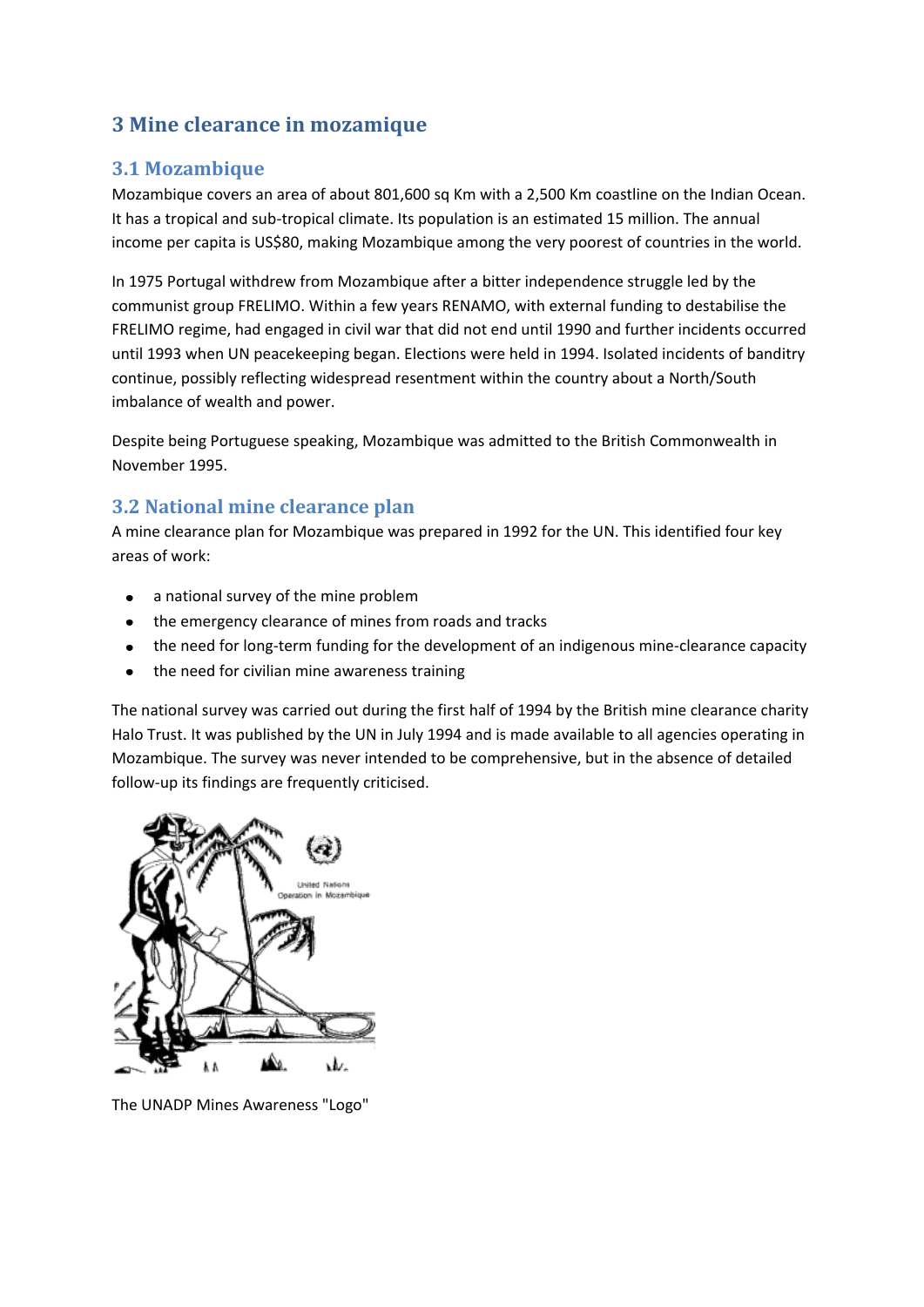

An ex Frelimo soldier finding mines by hand clearance



Mines are sometimes in very poor condition, like this PMD6 wooden-box mine

The priority clearance of roads and tracks was started in several ways. Contractors were employed by the UNDP, then co-ordinating demining.

USAID contracted LONRHO (GB), MECHEM (RSA with British Aerospace) and RONCO (USA) to clear roads. The Halo Trust and Norwegian People's Aid (NPA) began training local people to clear mines in the North, and the EC funded clearance in the central Provinces. The quality of some contracted clearance work has been questioned, but it has been successful in reopening all major routes and most minor ones.

A training centre designed to provide an indigenous mine clearance capacity was finally established in 1994 by the UNDP. Despite early problems, it is now operating with 450 trained mine clearance staff.

The UNHCR urgently began mine awareness training in refugee camps in bordering countries. It also established a Mine Training Centre within Mozambique to promote awareness. The current status of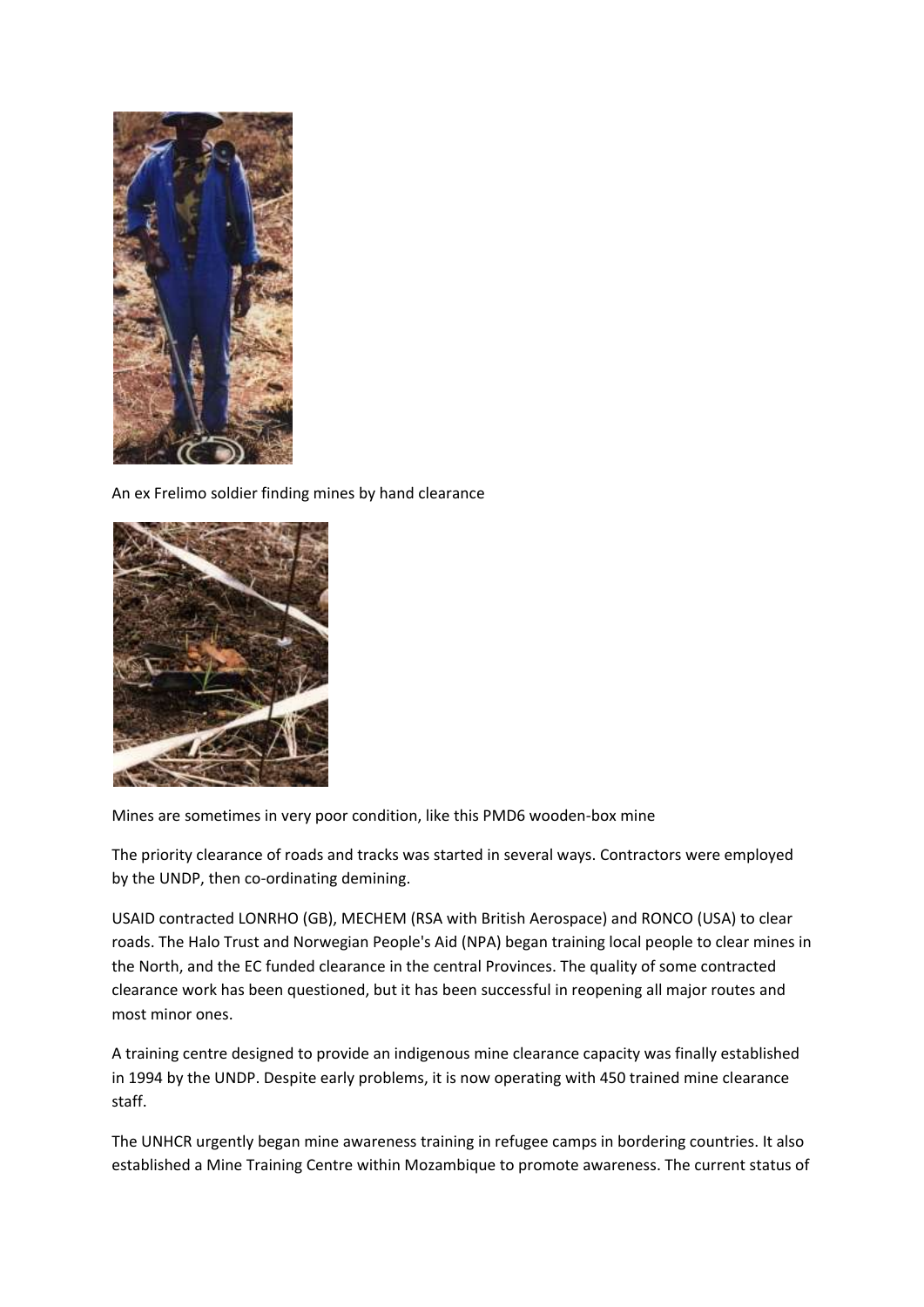this is not known. However, the UNADP's own Mine Clearance Training wing has recently given Mines Awareness presentations and the NGO Handicap International are active in this field.

### **3.3 Current situation**

The UNADP estimate that there are between 2 and 4 million mines to be cleared in Mozambique. They aim to clear 99.6% of mines from an area. Because they now work alongside the national mineclearance initiative and (along with USAID) channel much of the money available for clearance, 99.6% is taken as the required standard nationally.

There are currently at least a dozen organisations working to clear mines in Mozambique. Most of these are commercial organisations working under contract: some of those have connections with arms manufacturers and land-mine suppliers. Those asked thought that mines would continue to be a restriction to the country's development for at least ten years. Some were of the opinion that the problem would "never" be eliminated.

### **4 Orgnisations interviewed**

The mine-clearance organisations we interviewed are:

#### UNADP (NMCC)

We interviewed Lt. Col. Paul King, M. Croll, C. Whyte, A. Nogueira and Novella. The UNADP is working with the National Mine Clearance Committee (NMCC) to establish an indigenous demining capacity. It has 450 "deminers" in 10 platoons, scheduled to increase next year to 600 deminers. The HQ staff numbers 50 responsible for mine surveys, medical and logistical needs, finance and administration. Over the past year they have cleared more than 0.5 million square meters of priority land at 23 sites in nine districts of Inhambane and Maputo Provinces.

#### Cap Anamur Demining (CAD)

We interviewed Hans-Georg Kruessen (Georg), Technical Director. CAD are subcontracted to survey reported mined areas for the UNADP. CAD staff clear individual mines that they find. Portuguese speakers, they interview local people and gather as much information as possible about the mined area, record its position using GPS and their report is added to the UNADP database.

#### Norwegian People's Aid

We interviewed the country project manager Kristen Holmegaard and his deputy Arne Oygard in Maputo. At a mined site at Manhica, North of Maputo, we interviewed the field operatives Sam Christensen, Peder Kaaber and one other. NPA work in Manhica district, Maputo Province; Cahora Bassa District and Angonia District, Tete Province; and Caia District, Safala Province.

#### USAID

We interviewed the country representative, Jack McCarthy, at his office in Maputo. USAID (the United States Agency for International Development) intends to take over premises and staff from RONCO when they leave Mozambique in early 1996. They currently contract commercial groups to clear mines.

#### The HALO Trust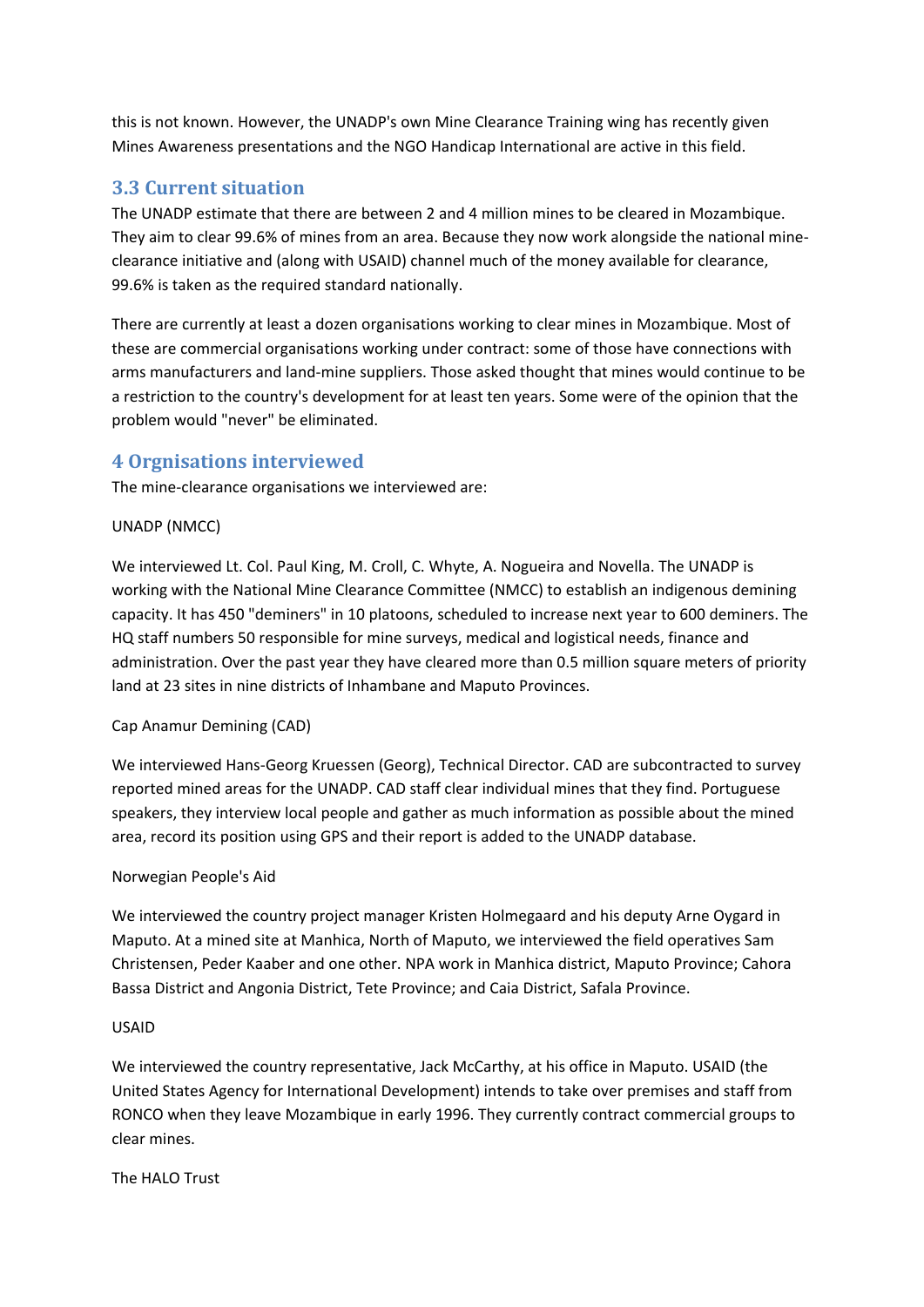We interviewed Francisco Tivane (Operations Officer at Quelimane) and several ex-Halo Trust staff in the UK. The Halo Trust is a British based NGO and registered charity working in many post-conflict areas around the world. It works in Maganja da Costa District, Milange District, and Gurue District in Niassa Province (with the NGO Concern).

#### Minetech

We interviewed Lionel Dyck: operations director. Minetech is a commercial company clearing the power line that runs from the Cahora-Bassa Dam through the Tete, Manica and Gaza Provinces of Mozambique.

#### Special Clearance Services

We interviewed Richard Keith Byng (Operations Manager). SCS are a commercial organisation currently working in Niassa (NW Mozambique) and Cabo Delgado (NE).

#### Handicap International

We interviewed Phillippe Dicquemare and Mr Hassane Jamu (Responsave da Logistica). Handicap International are a charitable NGO that has approached mine clearance by way of providing prosthetics for mine victims and Mines Awareness activities. They perceive a need for clearing "lowpriority" areas and intend to meet that requirement with "community involvement"

#### MECHEM

We interviewed Stewart Granger of British Aerospace in the UK. He was subcontracted to work with MECHEM on road clearance in Mozambique last year. MECHEM is a commercial company with close links to the South African arms industry.

#### **5 Prior to mine clearance**

New and existing reports of mined areas are usually investigated by a UNADP survey team (subcontracted from organisations such as Cap Anamur Demining) before clearance. Heavily mined areas are recorded (using a Global Positioning System), marked and the information returned to UNADP. Mined areas are given a priority for clearance. When assessing this, relevant factors are commercial value, freedom of movement, number of injuries, and the likely hazard to road users: this list is not in order of priority, which is case-dependent. The UNADP then either use their own demining groups to clear the area, subcontract the work, or otherwise arrange for it to be undertaken by another organisation. Priority areas are cleared by squads of mine clearers who live/camp in the area while they work. Each mine clearance group is required to have logistic support including a vehicle to serve as an emergency ambulance. Some, such as Minetech, resurvey the area to be cleared using "walk and talk" teams to ask local people where the problem areas are in detail.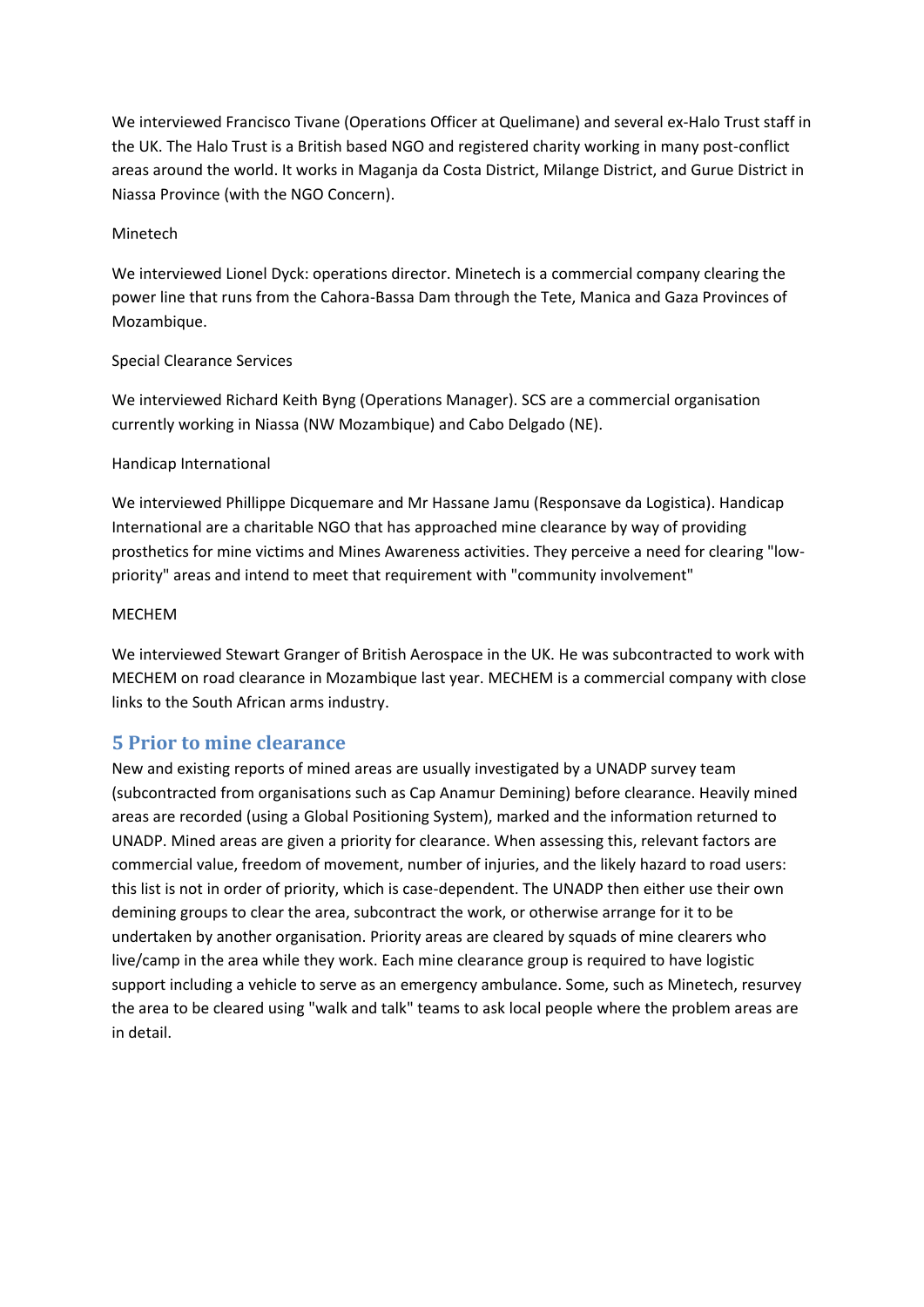

### **6. Mine clearance methods**

Mines are found by men with detectors and ground probes, by dogs on the ground, by a combination of dogs and air-sampling vehicles, and by mine-proof vehicles. The hand-clearance methods are those we have most interest in, but the others are dealt with briefly under separate headings below.

### **6.1 Clearing mines by hand**

This heading covers clearing mines with the aid of hand-held metal detectors and by probing the ground. Being labour intensive, it is the method that employs most people. Several organisations argued in its favour because it gives ex-soldiers an alternative to banditry, keeps some of the "profits" from mine clearance in-country, and provides employment over a sustained period while the country recovers from the economic and social instability of war.

#### **6.1.1 Training and conditions**

Individuals clearing mines are referred to throughout the "industry" as "deminers". The UNADP sets the standards of demining practice, which is sometimes exceeded and sometimes cut. It is frequently used as a reference point in the following.

In the UNADP each deminer receives 2 weeks of initial training. Section leaders get more training. Deminers have no formal "refreshers" but are retrained "when needed". The basic deminer's salary is US\$110 per month, from which the cost of their food is taken. Other groups provide longer training, and some have formal "refresher" sessions at set intervals. Some pay less than the UNADP standard. In most cases, hand clearance is undertaken by locally recruited ex-soldiers working in a regime modelled on a military hierarchy. Norwegian People's Aid's (NPA) demining workforce includes ten women who are also ex-soldiers. Some commercial organisations recruit in neighbouring countries, which can cause problems of communication and resentment. MECHEM, for example, reported problems taking injured staff to local hospitals because of the racist tattoos they had on their bodies. UNADP trainers and team leaders are sub-contracted from Special Gurkha Services (SGS), a company used by others and much praised. Deminers are usually insured against injury or death: the only insurance policy we were given detailed information about paid under US\$3500 in the event of death (this is about 30 months salary). An attempt to form a "deminer's union" to gain better working conditions was made in Maputo while we were there. Those in management were dismissive of the union, saying that the pool of potential workers far exceeds demand so it would have no power.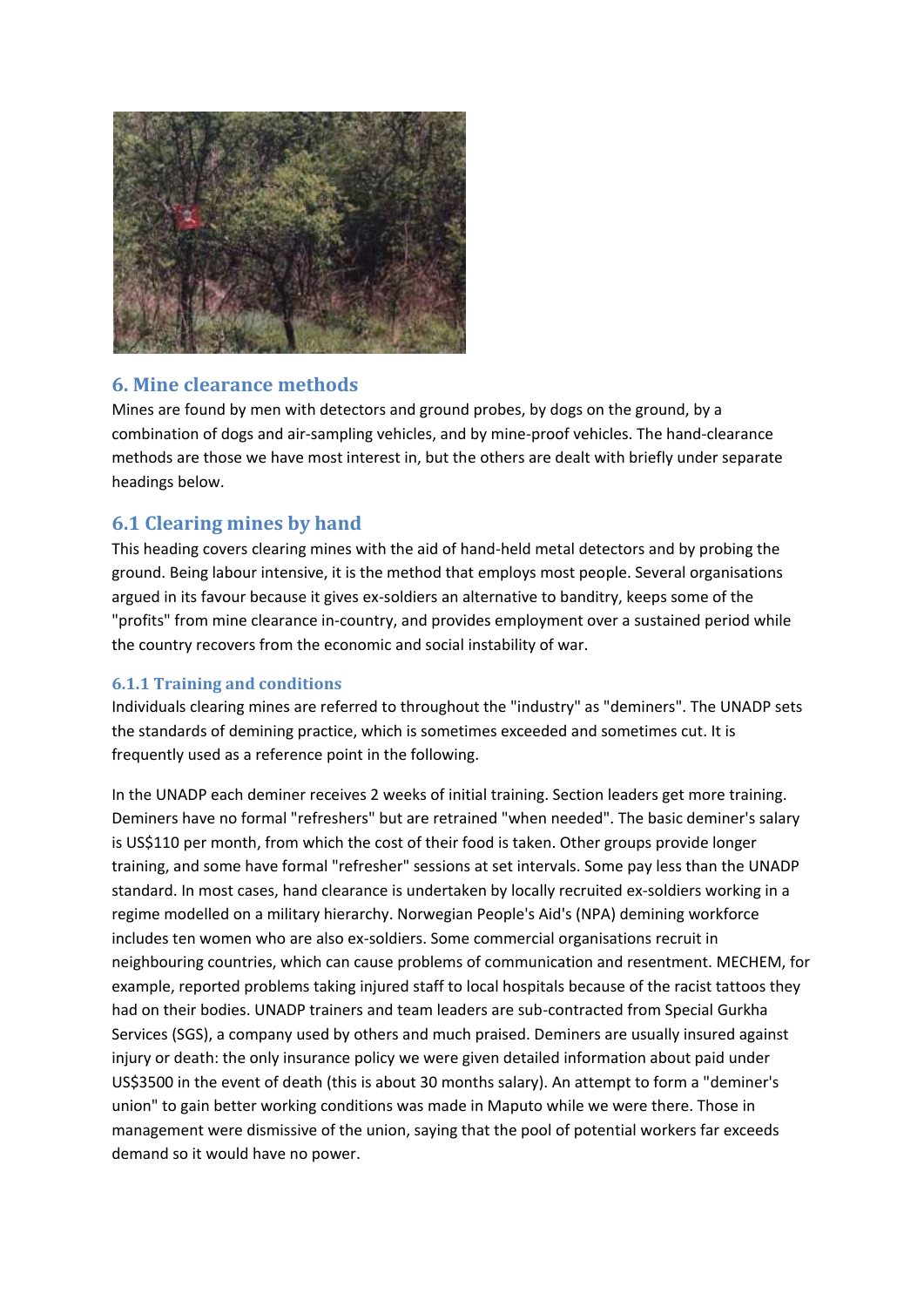### **6.1.2 Working practices**



A mine clearance team on the Mozambique/ Swaziland border



When ground is cleared of vegetation as well as mines, it is often planted with food crops immediately. The earth heaps here show maize has been planted: the few discovered mines, have yet to be exploded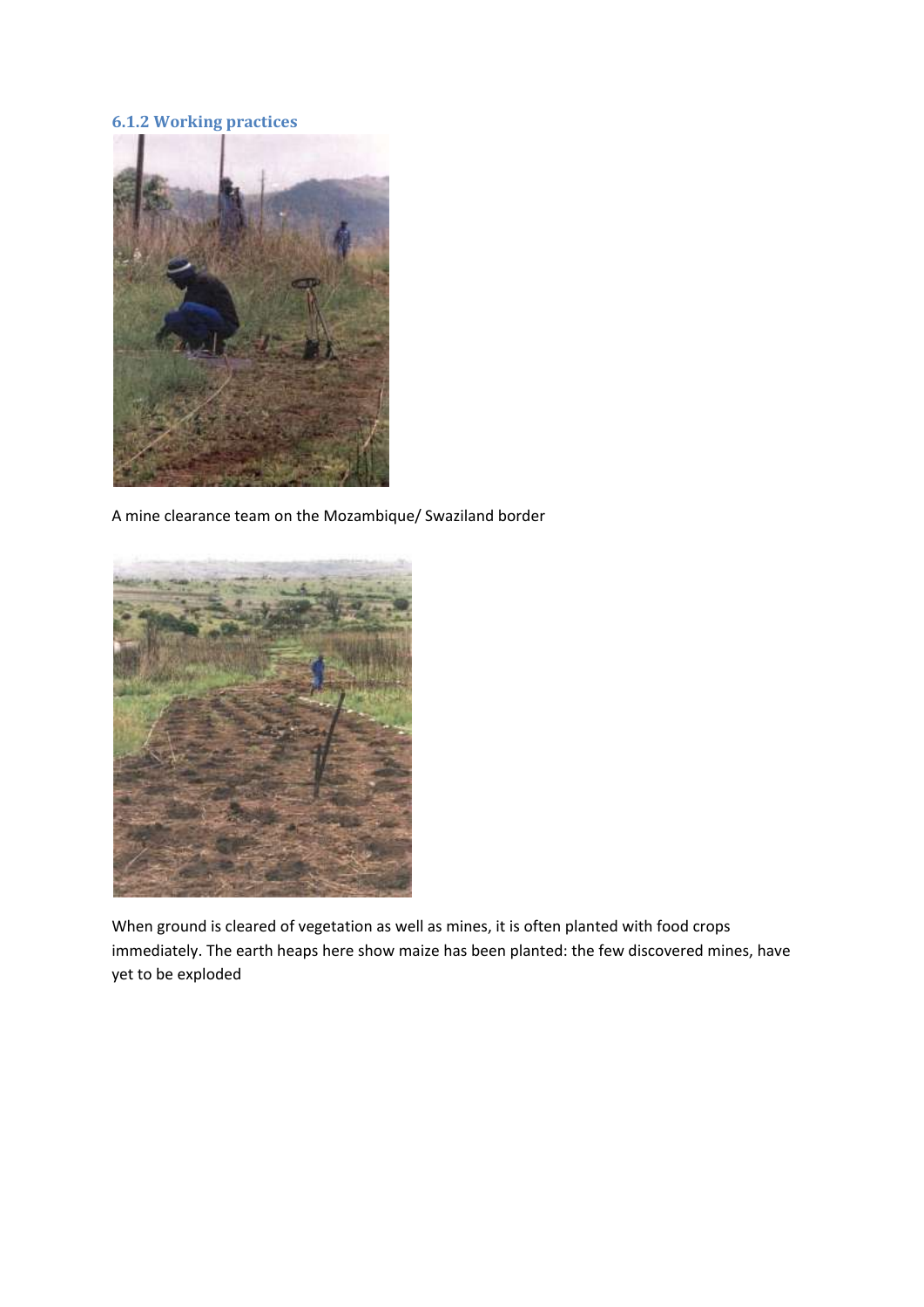

A POMZ fragmentation mine (trip wire detonated)



Probing with an NPA trident



NPA's PMN2 defusing tools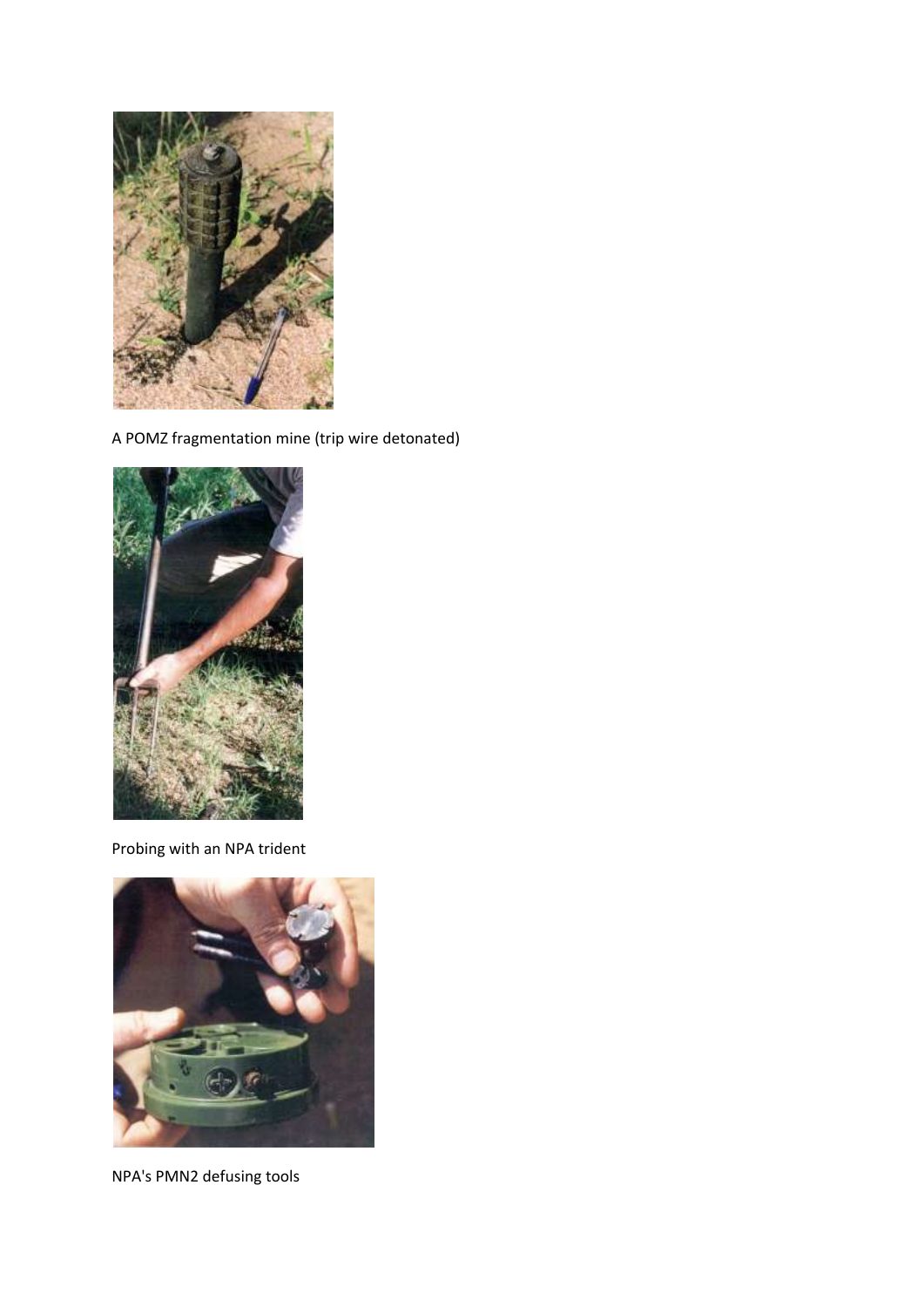Deminers usually work in a standing, crouching, or kneeling position. The positions are dictated by comfort, allowing full freedom of movement in arms and hands. In the UNADP they work in pairs from 6.30am to 1.00pm each day, working 20 minutes then resting for 20 minutes. This is intended to maintain concentration. Some organisations work individually or in threes. One commercial organisation claims that its deminers work for ten hours each day.

The ground is often cleared in advance by judicious burning off of grasses and light undergrowth. Remaining undergrowth is usually cut as the deminer advances. Minetech and Security Clearance Services do not always clear vegetation, and so we infer that commercial organisations clear undergrowth on a case-by-case basis.

Humanitarian mine clearance is not exclusively concerned with removing articles designed as mines. Some organisations report nineteen out of twenty finds to be unexploded ordnance (including bullets) some of which are booby trapped. (MECHEM, clearing roads, say the ratio of ordnance to mines is 1000s: 1.) All clearance groups are supposed to clear at least 99.6% of all explosive ordnance from bullets, through anti-personnel and anti-vehicle mines, to shells. With this in mind, it is not surprising that it was widely observed that the best detection tool is actually the human eye. Many dangerous objects are visible after the ground has been cleared. Perhaps because Minetech do not always clear the ground, they sometimes detect tripwires by 'shooting' a piece of coloured cotton over a strip to be cleared and looking at the way it flies and lies, or they fire/throw a grappling hook over an area to be cleared and pull it back to trigger trip-wired devices.

UNADP and NPA deminers start from a "baseline " spaced 25 meters apart and work to clear a meter wide strip at right angles from the baseline. At the end of the required strip, usually 25 meters in length, they move to the next strip on their right. This is supposed to keep each active deminer approximately 25 meters away from his counterparts. Other groups use other formulae to keep the distance between deminers, but 25 meters seems to be a standard distance.

Safe or cleared areas are marked in some way. The UNADP use white plastic tape or painted white stones. Plastic "posts" have been used but tend to be stolen for other uses.

UNADP deminers do not wear protective clothing. They are given military-style boots, overalls and low-quality industrial safety spectacles. In areas where falling coconuts are a problem, they are issued with helmets. The UNADP standard is common, with only the Halo Trust routinely issuing helmets, full face visors and apron body-armour. Both Minetech and Security Clearance Services use a deminer wearing full upper-body armour to prepare a find for detonation.

#### **6.1.3 Finding mines**

When possible, the search for mines begins with a metal detector. A standing deminer usually moves along the "lane" to be cleared searching for any metal object When detectors cannot be used, the deminer must kneel or crouch and probe the ground at a shallow angle at close, regular intervals. Special Clearance Services were the only organisation to lie flat when probing. All objects found when probing have to be investigated to ensure their safety. One NPA employee believed that this is the most reliable and sustainable way to clear mines, but all acknowledged that it is very slow.

One UNADP deminer will clear 5–25 square meters a day: a pair should clear 10–50 meters a day. Some commercial groups claimed a much higher rate of clearance.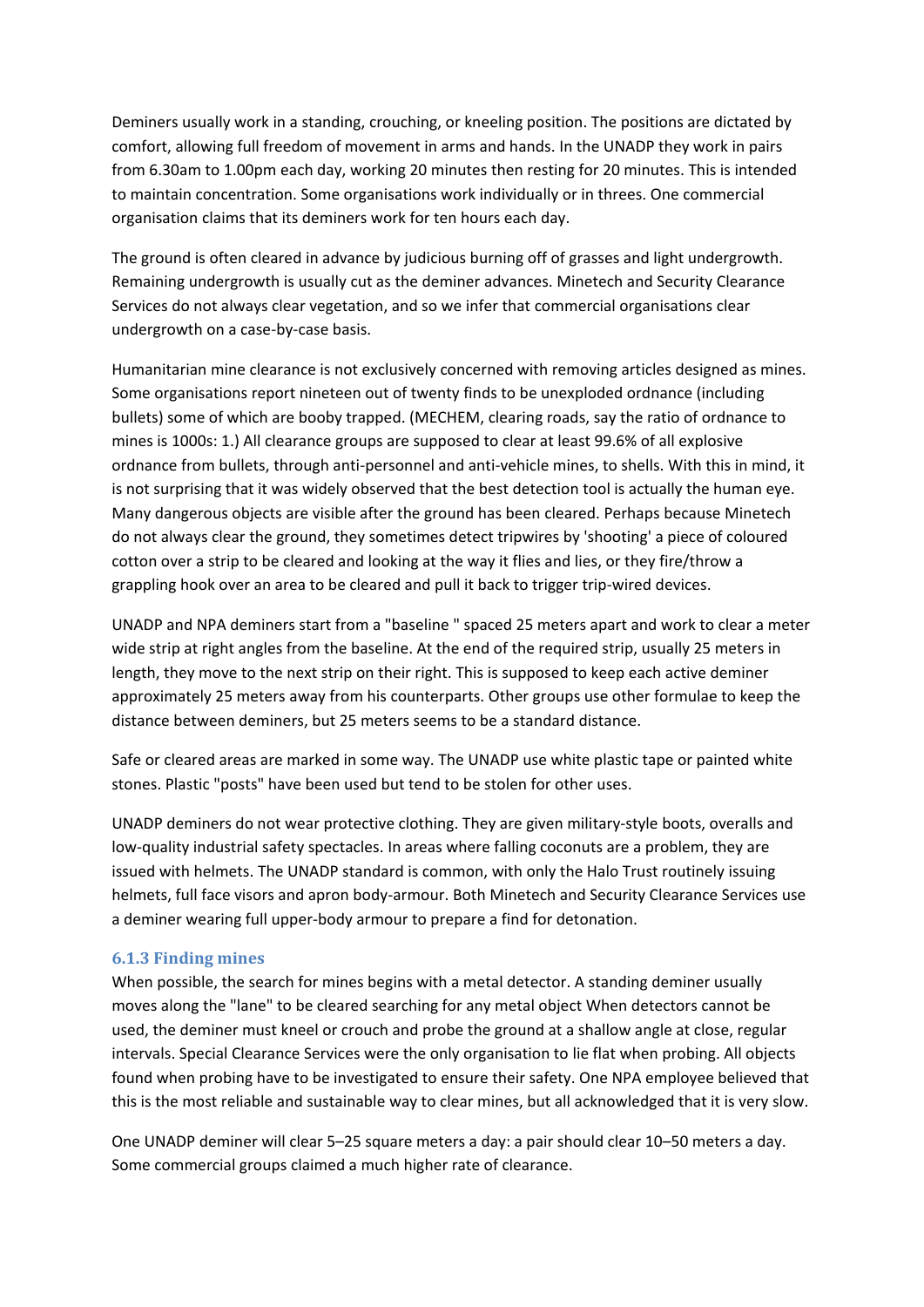The Halo Trust, when clearing dirt-roads with a high iron content in the soil, have used a trenching method whereby a shallow trench is cut along one side of the road with small hand trowels. Mines near the surface are found, those lower down are revealed by the relatively loose area above them. With a primary "lane" cleared along the road, deminers trench out from them at right angles to allow many deminers to work together at a safe distance from each other.

Norwegian People's Aid, RONCO and MECHEM use dogs to indicate where mines are. This is described under the heading 6.2 Using Dogs later.

#### **6.1.4 Dealing with a find**

However detected, when a mine is discovered, it is uncovered by hand using tools from a range of probes, trowels and brushes: different organisations favour specialist tools. Exposing the mine confirms what it is and allows an explosive charge to be laid close enough to it to either detonate it or deflagrate it (blow it to bits). The UNADP mark uncovered mines and destroy them all at a set time in the day, (a process relying on imported explosives and detonation equipment). Most other groups follow the UNADP method. NPA turn over all mines with a grappling hook to guard against "clever" mines or booby traps, then defuse the mines. The separated and detonators are then blown up in bulk at a distance. Minetech blow up all finds immediately to avoid possible accidents when using a "mark and destroy later" policy.

#### **6.2 Using dogs**

Dogs are used by NPA and RONCO (the latter subcontracting to MECHEM and British Aerospace for road clearance). NPA use dogs as part of their hand-clearance practice. MECHEM have used dogs to identify explosives remotely as part of road clearance. RONCO are reported to have used dogs to find mines prior to hand-clearance of a region (although this sounds unlikely). RONCO are reported to be in the process of leaving Mozambique.

NPA imported ten untrained dogs to Mozambique a year ago and within six months had five dogs and local handlers in operation. They use German Shepherds and Springer Spaniels (the latter ex-Met Police). They use their dogs to double check a cleared area and sometimes to survey the extent of a minefield before clearance begins: their main use is to confirm suspected mined areas. One person reported that the dogs have a short working time, which explained why they were not used more extensively. The use of dogs goes some way to explaining why NPA defuse mines: a detonation can contaminate the minefield with explosive particles (for up to two weeks) and so confuse the dogs.

MECHEM's remote use of dogs uses an air sampling technique whereby special filters are exposed to the air at a known site, then presented to dogs. A chemical on the filters reacts vigorously with any molecule of explosive in the air. With multiple filters mounted on mineproof vehicles, this method has been used to clear roads. When the filters are exposed to the dogs back at the vehicle's base, the dogs detect the reaction on the filters rather than the individual molecules that cause the reaction. The stretch of road identified as "contaminated" is then cleared by hand.

NPA are reported to have already taken over some of RONCO's trained personnel. NPA were not impressed by MECHEM's remote use of dogs. They believed that the methods used implied that either the users were not very confident or the method used was inaccurate. A British Aerospace employee of MECHEM denied this, claiming 100% clearance and blaming inter-agency rivalry for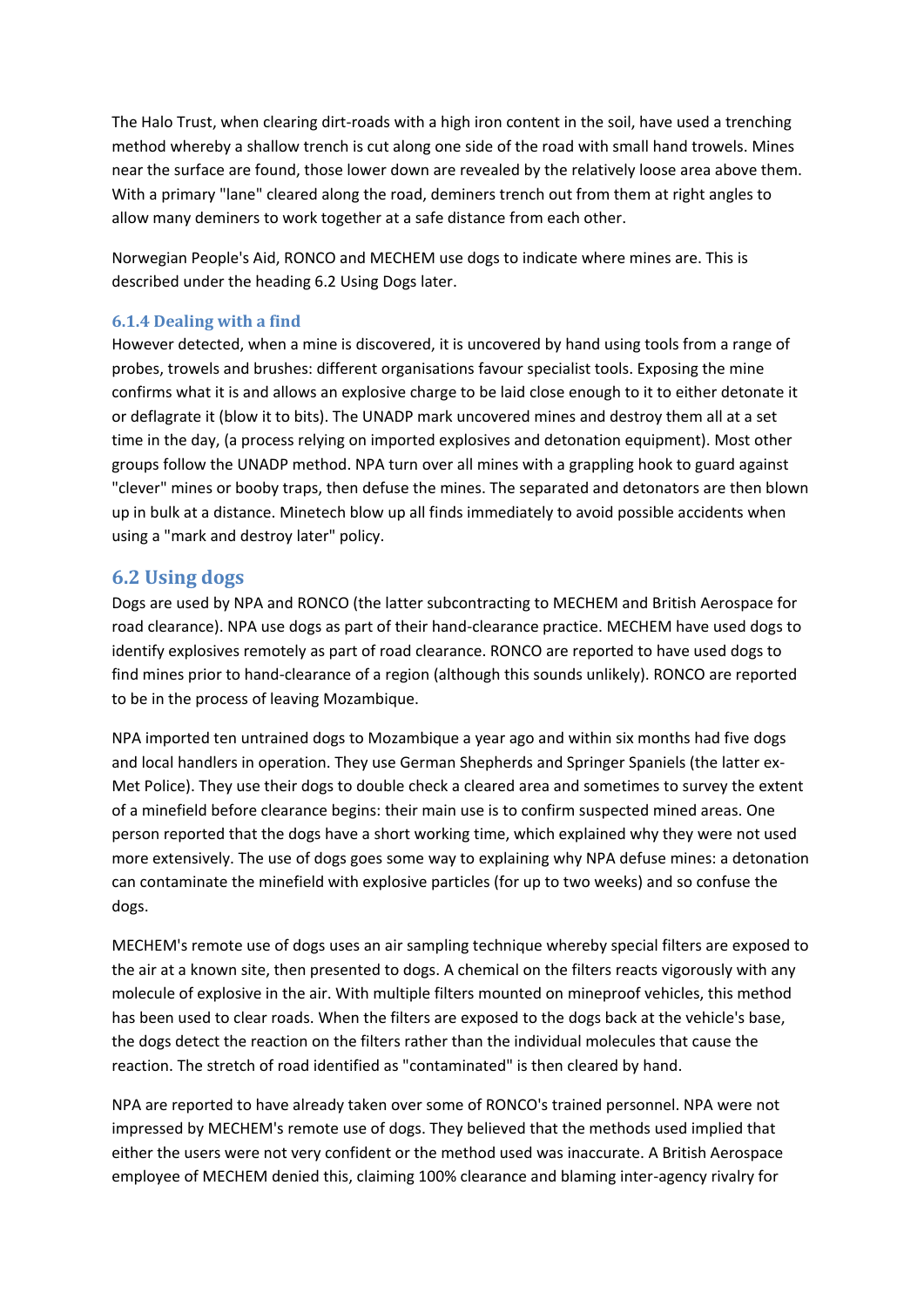NPA's adverse opinion. There have been instances of mines found later on cleared roads, but these could all have been laid following clearance.

MECHEM is reported to be an offshoot of ARMSCOR that is now an "independent" consultancy, so avoiding the awkwardness of making money by both making/supplying and by clearing the mines. This awkwardness appears to have driven out British Aerospace, or at least obliged them to adopt a low profile.

### **6.3 Mine-clearance vehicles**

These are vehicles designed to find mines. Often they have alternative applications as "mineproof" vehicles, able to withstand an anti-vehicle blast without serious injury to the occupants. The money needed to perfect these vehicles is so great that they usually rely on defence budgets and so have military roots. Generally, the military want to use vehicles to speed their access through a mined area and are prepared to accept incomplete clearance. They usually find mines by detonating them with rollers or flails. In one case special steel-plate wheels are used and the vehicle detonates its finds with its wheels.

A vehicle with detectors mounted on it can locate mines, but would have to be moving very slowly to stop safely before detonating a find. Even if the vehicle were mine-proofed, the detectors would be vulnerable to expensive damage in a blast. Such vehicles do exist, including one designed to exert a ground pressure light enough not to detonate a conventional vehicle mine, so capable of moving quickly. This kind of vehicle appears to have some potential for use in road clearance but we found no evidence of its being used in Mozambique.

It was observed that available vehicles can only work on relatively clear and flat open ground, which is not often a good description of any land abandoned for years because of mines.

It was claimed several times that mine clearance vehicles were only capable of clearing 70% of the mines in any given area, so follow-up by hand demining is always needed to achieve the UNADP standard. The estimated daily cost of running an average vehicle would equal the cost of employing 40 local deminers for a month: the deminers would still be needed so the vehicles would add to the cost–a disincentive to the commercial demining groups. Despite this Minetech occasionally use a mine-proof vehicle for clearance. They acknowledge that mechanical clearance must be followed up with men on the ground.

Although some UNADP staff expressed the opinion that the use of indigenous labour for mine clearance makes more sense than using any of the available heavy demining vehicles, the UNADP currently has an experimental mechanical clearance team attached. This is a German funded initiative in which forest clearance vehicles capable of shredding mature tree-stumps have been adapted for mine-clearance and are undergoing trials in Mozambique. This vehicle is very expensive and was reported to be missing and "throwing" mines at this stage of development. Those in charge were unwilling to reveal details or admit the vehicles' existence, so leading us to anticipate an eventual military application if successful. The off~cial UNADP line is that the vehicle is being refined and improved to meet its 99.6% clearance target.

We saw no indication of vehicles being used to clear primary routes through a minefield, which deminers could then use as a baseline. Neither did we hear of mineproof vehicles being used to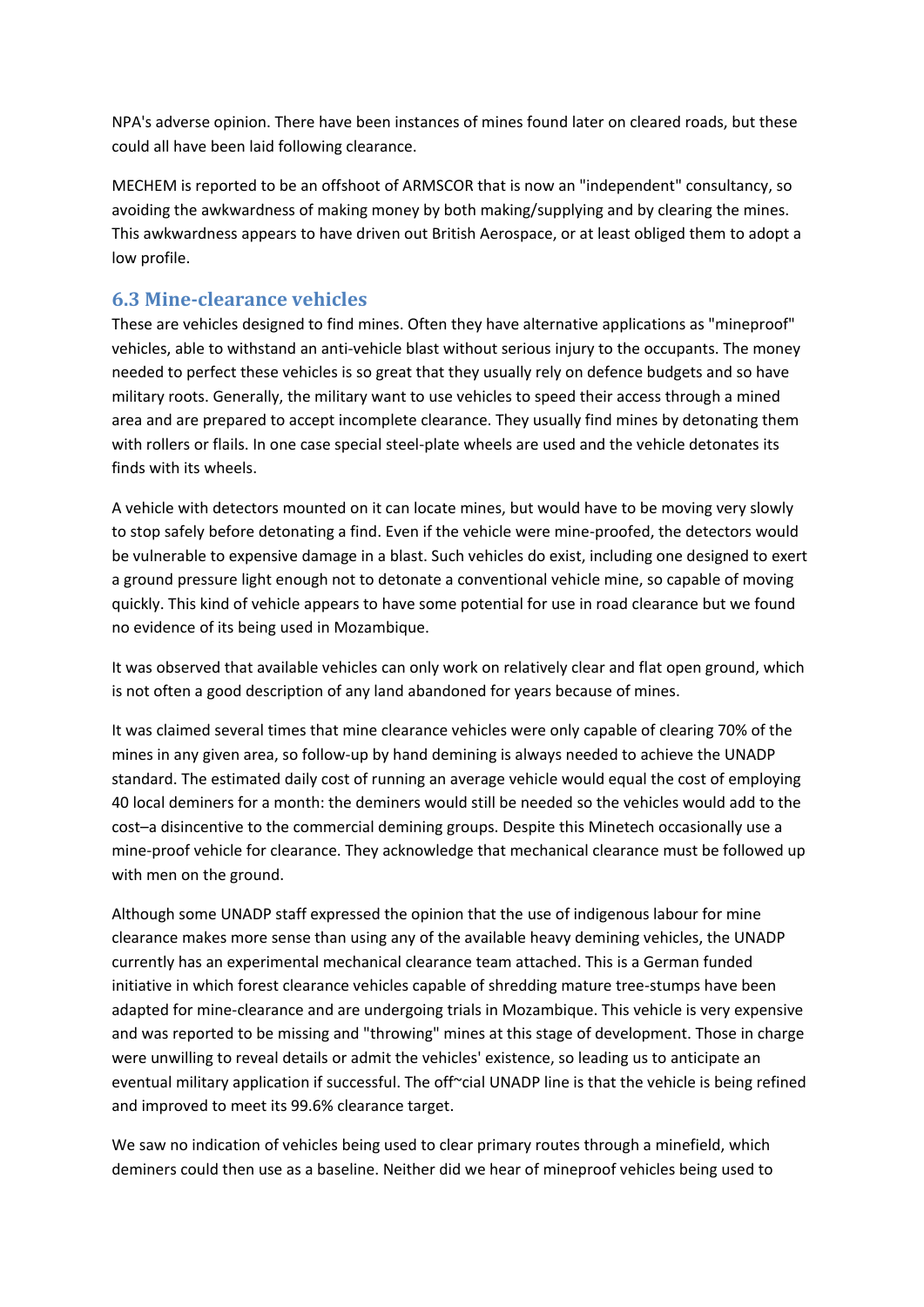determine the outer extents of a minefield. There was no evidence of mine-clearance vehicles designed to meet humanitarian demining requirements, such as low-cost, easy maintenance and very high clearance rates.

The general view seemed to be that available vehicles have their uses, but not as a tool in any indigenous capacity because of their high capital and running costs.

### **7 Equipment used for hand demining**

The equipment can be grouped by cost, with the electronic mine detectors usually costing far more than all the other equipment issued to a deminer put together.

### **7.1 Electronic mine detectors**

Of the detectors used the Schiebel ANl9 was by far the most common. It was used by NPA and UNADP. The Ebinger 535 is used by the Halo Trust. The new Ebonex 420 (with screw-in handle extensions) elicited excitement from all who had seen it. During a field trip to a minefield at Namaacha, we saw the Schiebel and the Ebinger give false alarms continuously: the soil was wet and iron-rich. Similar difficulties were encountered at the industrial site visited Ebinger and Schiebel detectors are further discussed in Appendix B. Other detectors used included the WRS density variation detector, still used by Minetech in their clearance "toolbag", although Special Clearance Services staff said that it was too difficult to use properly. The German Vallon is well , thought of but rejected as too expensive by most. Two commercial clearance companies interviewed used a "toolbag" approach to detectors and carried several kinds, including Barcom detectors made in Durban. They are of heavy and robust construction, which is preferred, but have low sensitivity. Barcom are reported to be working on improvements. Minetech reported Fooks, Guernica and Brunel as other detector manufacturers in RSA.

It seems that large organisations restrict themselves to one detector supplier (possibly with cost advantages) while smaller organisations favour having a range for use in different conditions.

### **7.2 Ancillary equipment**

The UNADP had a list of 260 items, comprising all the ancillary equipment they use. This list included paint and thinners to mark cleared areas, and so is more comprehensive than usual. Other organisations listed between ten and twenty items that were in every deminer's toolbag. The UNADP had similar items in the deminer's toolbag.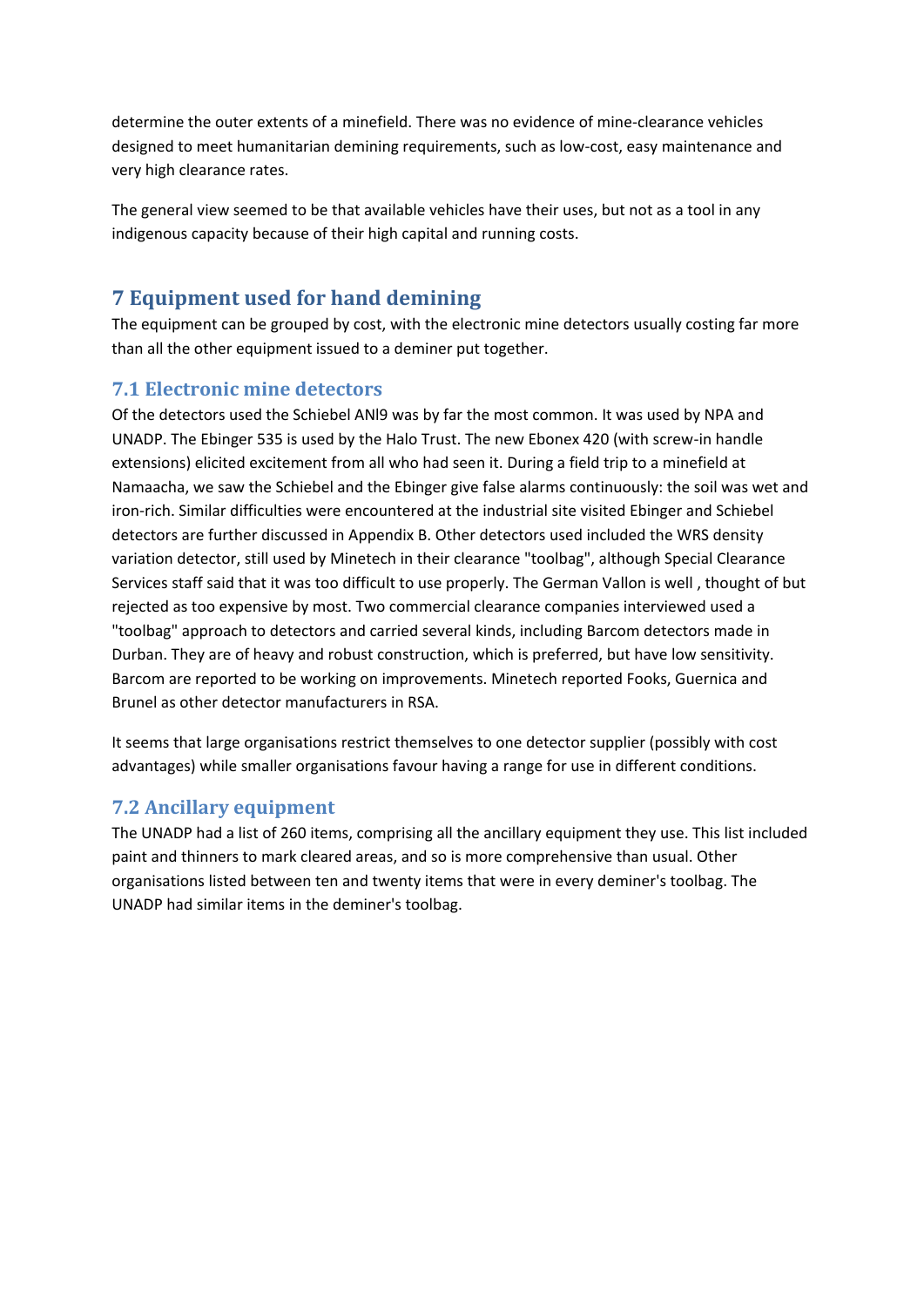

A Schiebel detector



Contents of a UNADP deminer's toolbag



Deminer's safety glasses–one lens has been blown out in a blast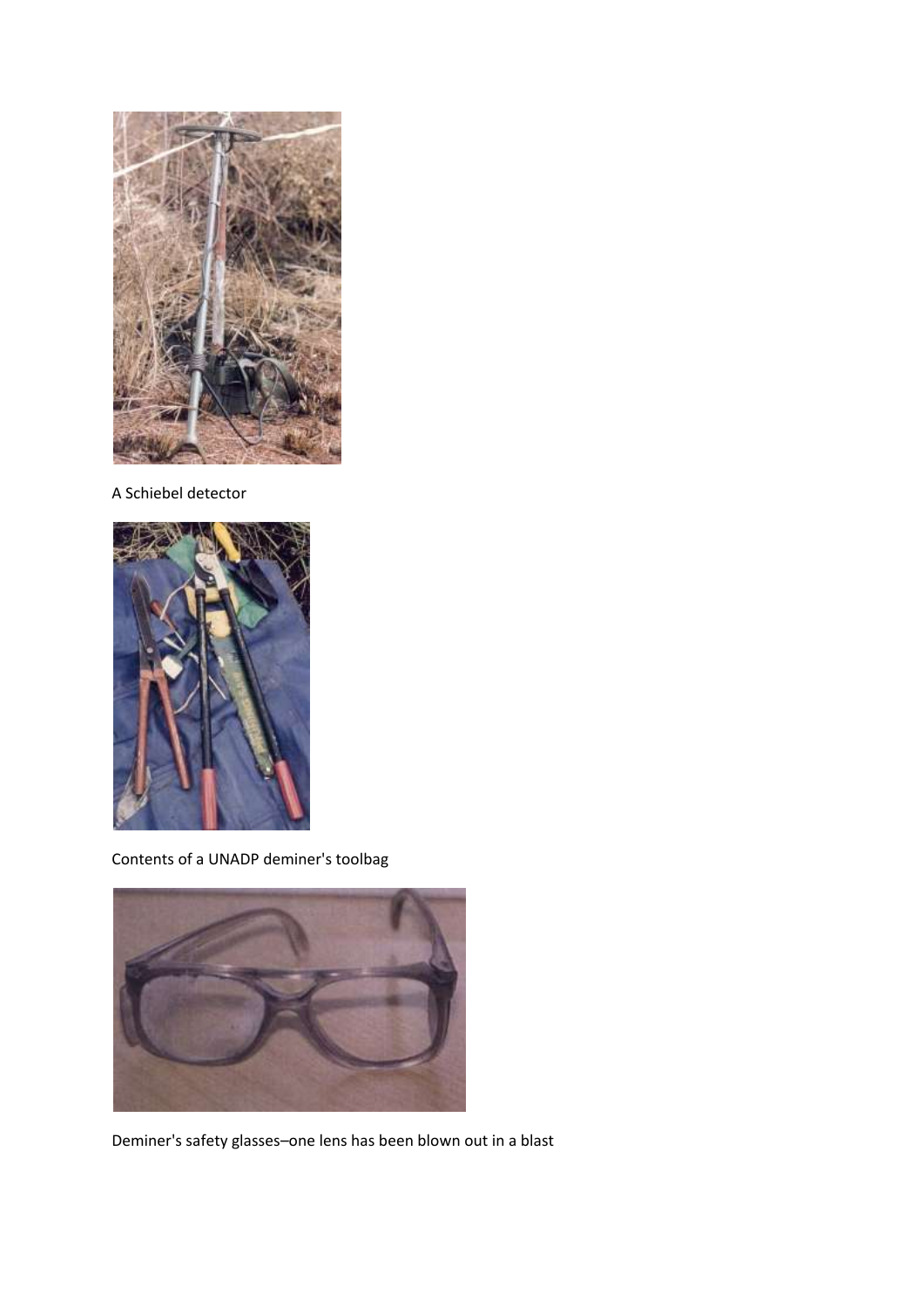Most organisations sourced the majority of their ancillary equipment regionally. The main exception to this was body armour, helmets and visors when they were used, which were European made imports. Organisations with an office in Zim (such as NPA) have specialised items (such as defusing tools) made in Zim. The UNADP sourced most of its equipment from RSA, exceptions being soft pouches for protective glasses and toolrolls that were tailored locally. NPA run a range of training courses, enabling local artisans to make some ancillary equipment in their working areas: this reflects a stated policy to source as much equipment as possible very locally. The Halo Trust buy probes and secateurs on the local market and have trowels made in a local workshop.

There is a general desire to source ancillary equipment locally, partly to support the local regeneration of small industries and partly because of problems getting equipment through the Mozambican importing bureaucracy. However, only a few of the NGOs take the policy to the point of providing the training needed to stimulate local production. Some worries about quality control were voiced. We heard of no specialists in small-scale industrial support or training being employed.

#### **7.2.1 Personnel protection**

The typical weight of explosive in an anti-personnel mine in Mozambique (older types of mine) is 200–250 grams. It is usually Russian TNT. Persons detonating this much TNT by stepping on it can expect to lose at least one leg to the knee. Many lose a hand on the same side, and some lose both legs. Blindness is also a common consequence. Several organisations were asked about the risks of blast inhalation and the general view was that it was not a problem worth protecting against.

UNADP deminers are effectively unprotected. They are issued with military boots, overalls and protective spectacles (industrial standard, low-grade) The UNADP expressed no interest in anti-mine boots , describing the British army demining boot as "providing an unstable platform to work on" and "useless". Given that the typical explosive force encountered is ten times that in a 'modern" anti-personnel mine, there is force in their argument (the boot is designed to be effective against small blasts). Only one individual asked showed any interest in boots. The UNADP do not use body armour because it is "too hot" and "would affect concentration": cost is said to be a minor consideration.

NPA personnel protection equipment was very similar to UNADP' except that we were told body armour was available for the defusing specialists if they wanted it (the implication was that they did not). They do not use body armour or helmets routinely, saying again that they are "too hot" (Minetech said the same). They run tailoring courses to make their worker's overalls. Among their equipment was a visor made of thin polycarbonate sourced from RSA which we were told was pretty useless and not used. (It was a polycarbonate product 1 or 1.5mm thick, offering significantly more protection than any of the safety glasses we saw, but looking flimsy.) Several of the organisations interviewed said that visors were inappropriate because they restricted vision by steaming up, were easily scratched and too costly to replace. It was also reported that deminers habitually lift visors away from their mouths to prevent them steaming up: this leaves their eyes and faces at greater risk from a blast that could be trapped inside the visor. NPA prefer to use industrial quality protective spectacles (usually bought in Zimbabwe–in the North they buy from Zimbabwe, in the South from RSA).

Most commercial organisations have some body armour available but it seems to be rarely used, and never used routinely. Only the Halo Trust issue each deminer with a helmet, visor and armoured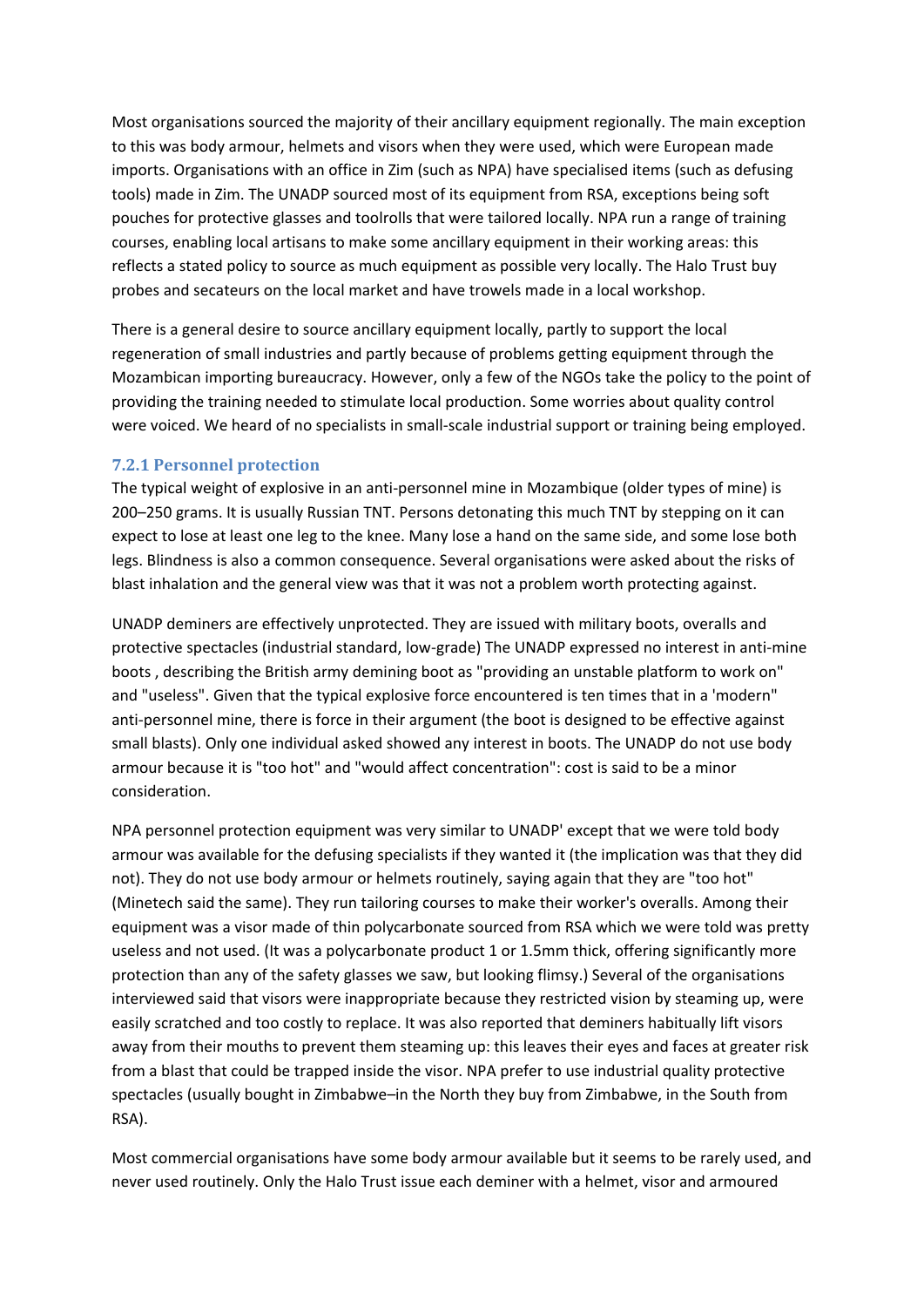"apron". It was reported that they did not always wear it, but we did not see this. Outside Mozambique, the British Mines Advisory Group (MAG) also issue full protective clothing to their deminers. Both the Halo Trust and MAG deny that it is too hard to work in.

The general lack of protective clothing was justified several times with a "less the better" argument, explained as being because deminers are more "aware" when they feel more vulnerable. "The deminer has to be at risk or he will not work well" was said more than once.



**7.2.2 Deminer's ancilliary equipment**

NPA's demining probes



An NPA deminer's toolbag

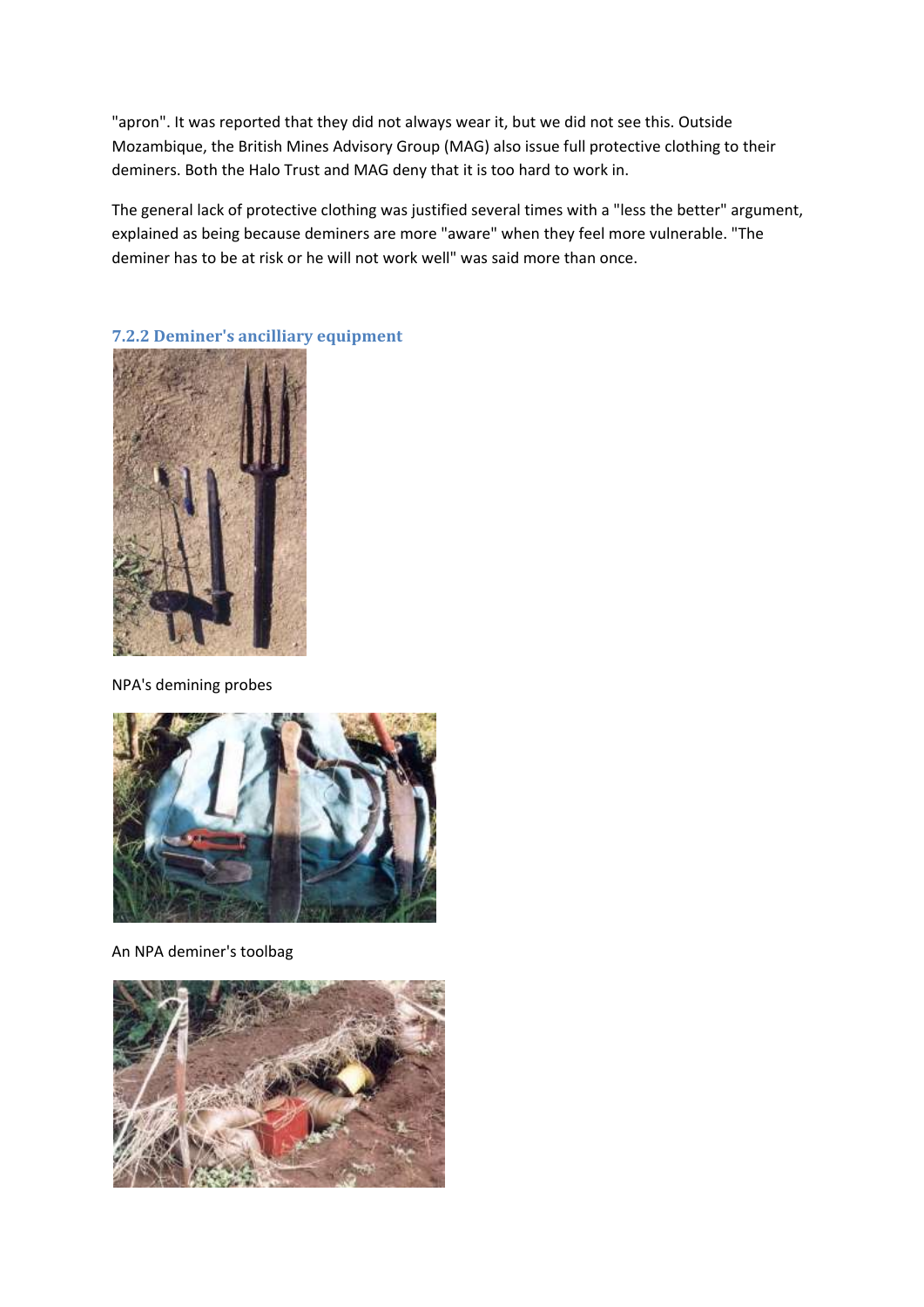Each site has an explosives store



Battlefield ordinance that may be booby trapped



Chinese T72A mine, dismantled by NPA



Soviet PMN mine

The main items used by UNADP below.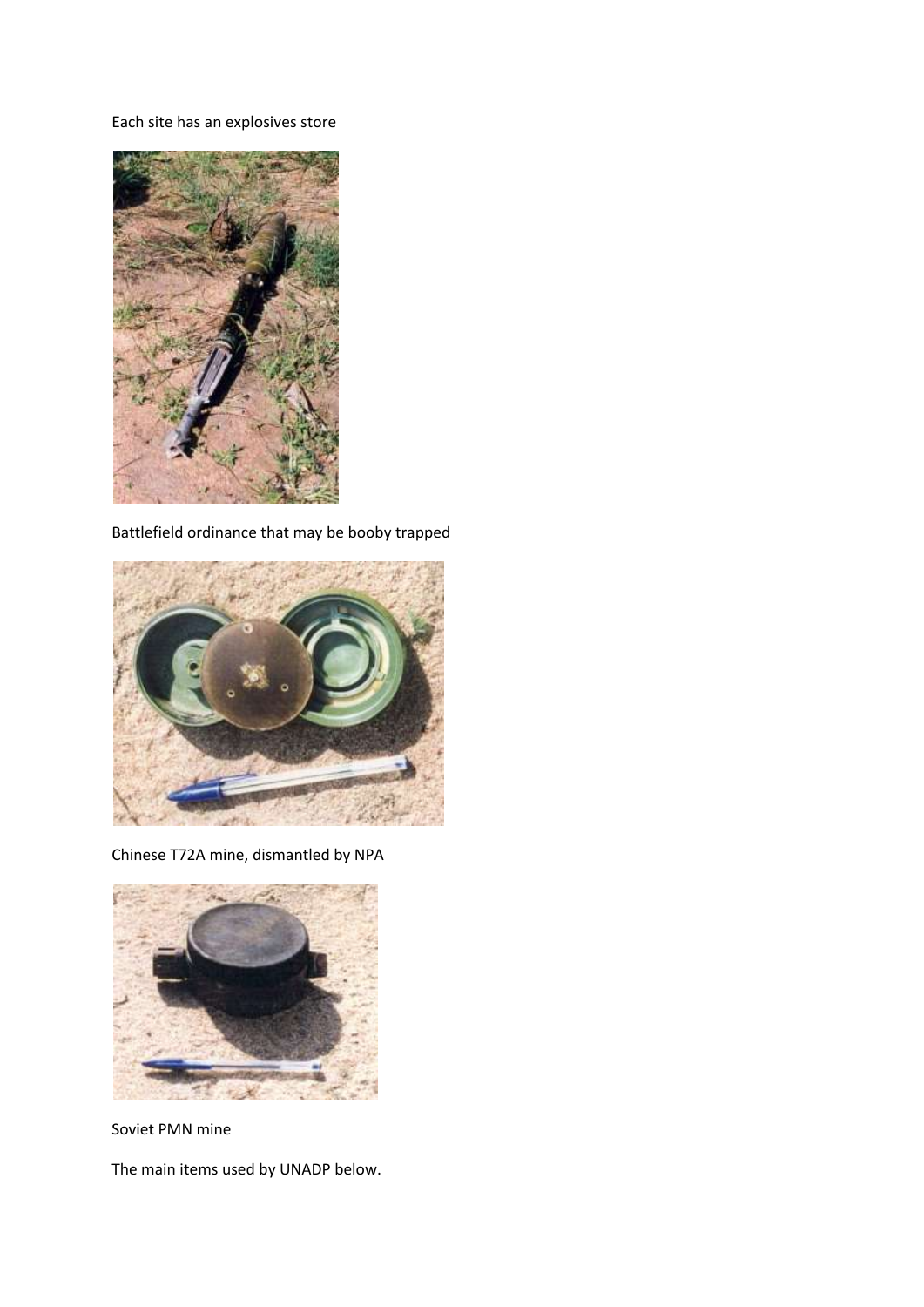- Safety glasses (with soft fabric cases)
- Standard issue army boots
- Overalls & floppy hat
- Garden shears (with handle extensions)
- Small pruning cutters
- Long handled long pruning cutters
- A screw-driver for probing
- Two-edged woodsaw
- Paintbrush
- Trip wire feeler
- Mine markers
- Canvas equipment roll
- The UNADP was also experimenting with defoliants as a means of expediting ground clearance.
- A site will also have medical equipment and explosive equipment for general use.

NPA equipment seen is listed below.

- Kit bag (made in Zim)
- Machete (made in Zim)
- Probes
- Trident (locally made)
- Small Rapier (made in Zim)
- Bayonets (ex-military stock)  $\bullet$
- Gloves (made in RSA)
- Trowel-flat (made in Zim)  $\bullet$
- Scrap bag (locally made)
- "Hook" scythe (made in Zim)
- Fabric tape for area marking (made in RSA)
- Saw (made in RSA)
- Secateurs (made in RSA)
- Sharpening stone (made in RSA)
- "key" for defusing PMN2 (made in Zim)  $\bullet$
- NPA also use rechargeable batteries and battery chargers.  $\bullet$

The Lee Enfield bayonet is widely used as a probe: this is probably because it is available, although one organisation believed it would bend rather than shatter or be driven back into the person when a mine explodses. We have heard of one accident where this was not true.

Minetech ancillary equipment includes water bags.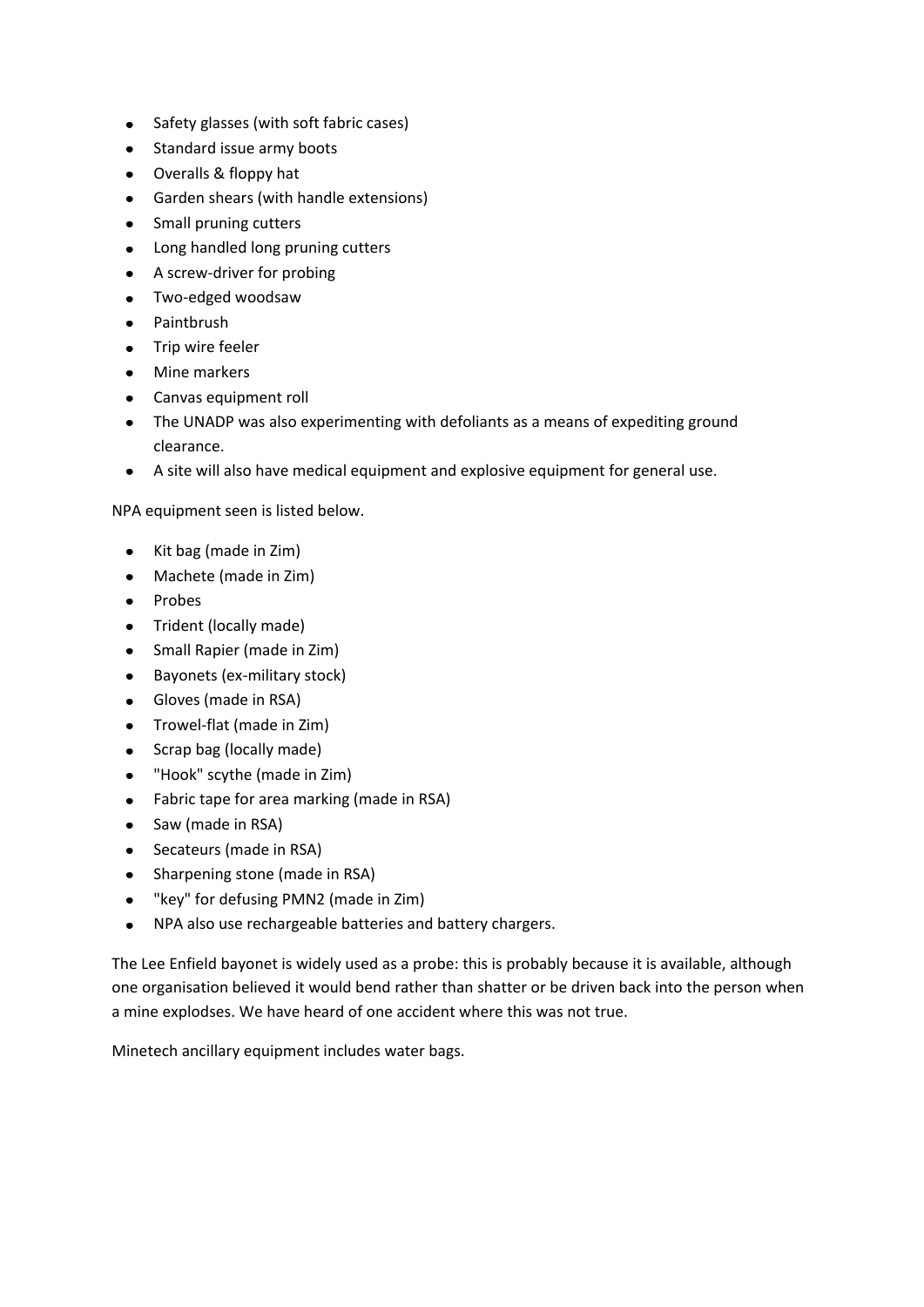#### *Handicap International equipment list with some prices:*

| Detector                      | \$2,300     |
|-------------------------------|-------------|
| Prodder                       | \$350       |
| Trowel                        | \$1.14      |
| <b>Brush</b>                  | \$0.55      |
| <b>Sharpening Stone</b>       | MC20,000    |
| Safety glasses                | \$3.64      |
| Mine marker                   |             |
| First aid kit                 |             |
| Secateurs                     |             |
| Pliers                        |             |
| Saw                           | \$4.19      |
| Two hand lopper               | \$2.10      |
| <b>Shears</b>                 | \$4.85      |
| Tripwire feeler               |             |
| Meter sticks and marking tape | Randl80,000 |
| Equipment bags                |             |

Handicap International use "locally made" trowel, shears, sharpening stone, brush, tripwire feeler and mine markers.

Handicap International report a 100% import duty on goods from SA. They have problems importing other goods, for example, being expected to pay a US\$1000 bribe to bring in office computers.

### **8 Cooperation nationally**

Cooperation and competition are evident at all levels. The UNADP and USAID are the biggest players.

The UNADP organisation has a database of mined areas and is working with the government's seven minister executive National Mine Clearance Committee (NMCC) to establish a "sustainable" "indigenous" clearance programme.

USAID want to use RONCO's Beira base when they leave in January 1996. They plan to use it as a centre for training, a dog installation, and a radio and car maintenance point for all demining organisations. USAID also intend to establish a minefield database in Beira and independently coordinate clearance in the country. This appears to be a plan to compete with or duplicate the UNADP and the NMCC database. There may also be a conflict of interest between NPA's taking over some of the RONCO staff and USAID's perceived aim to take over the lot.

UNADP staff are frustrated by being ignored by some clearance organisations, this making it impossible to maintain their database. Their record is currently the most comprehensive available although it has significant failings. Their entire computerised record system needs a higher level of capital investment to work as it should but this is unlikely to be forthcoming. If USAID intend to take over and improve the UNADP database before handing it back to the NMCC, its duplication of effort might be worthwhile–as long as it provides the hardware and training needed to operate it.

Of the smaller players, the NGOs all support the UNADP's attempts to co-ordinate clearance. Handicap International and NPA were vocal in their support of UNADP, both expressing as a major aim their support for the formation of an indigenous capacity (the latter expressed doubts over this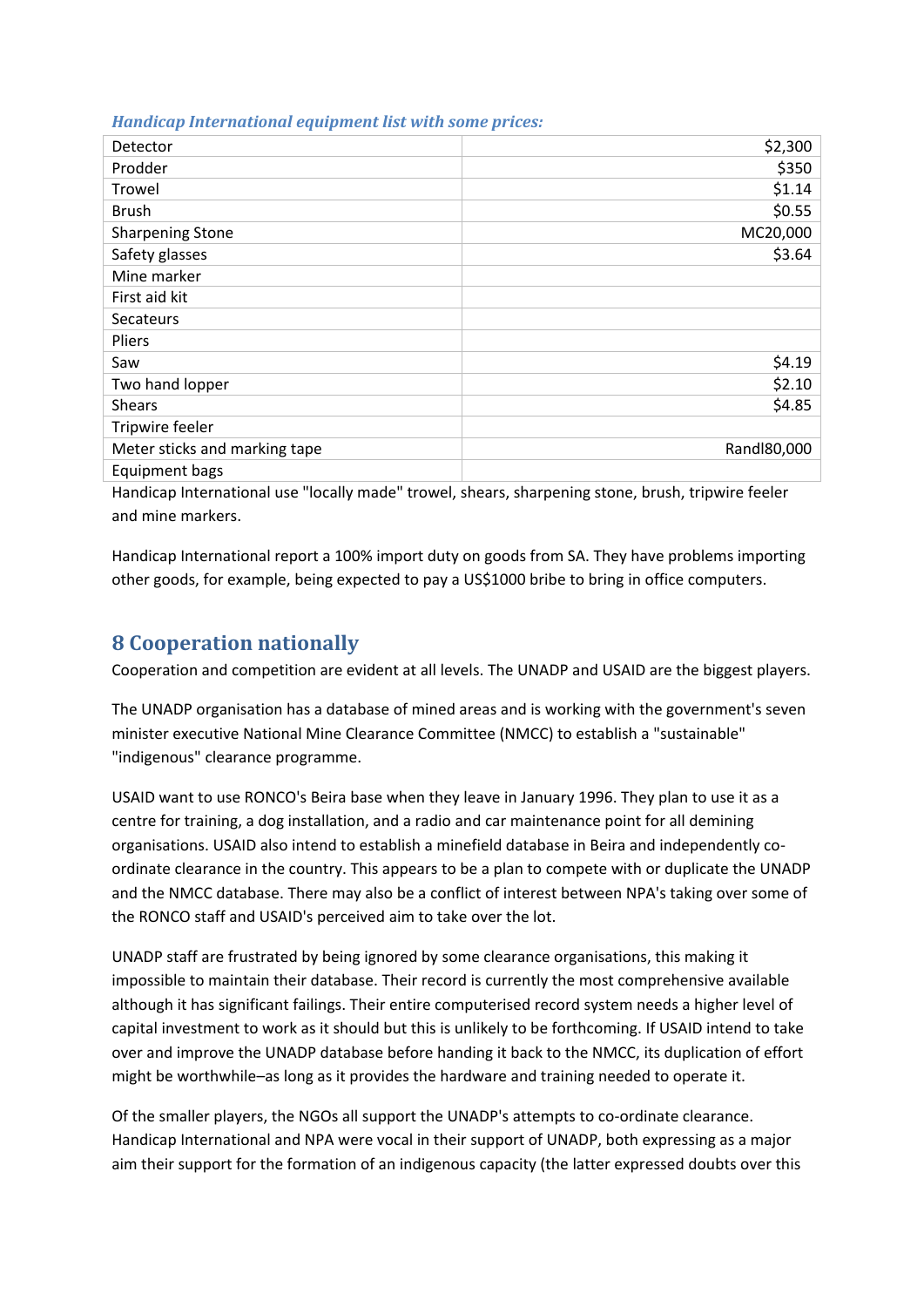being possible within the period for which external funds will be available). The commercial organisations often rely on UNADP approval, so say they support it too.

The competition between commercial organisations for road demining contracts was described as "cut-throat". They said they made "serious" money on road clearance, other work being harder to assess in advance.

To put the demining effort into national perspective, we were told by senior NGO staff that demining is not currently a major priority for the Mozambican government: not in their top five objectives and possibly not even in their top ten.

### **8.1 UNADP future plans**

The UNADP definitions of "sustainable" and "indigenous" are loose enough to allow for their indigenous programme to continue to rely on aid funding and imported equipment, which they assume will be forthcoming.

UNADP staff are on short term contract extensions. It is not known when they will be withdrawn or another long-term commitment made. There can be little doubt that the uncertainty inhibits longterm strategies (such as capital investment) and the implementation of "lead-in" plans.

In the short term, the UNADP plan to establish an experimental Community Mine Clearance Capacity early in 1996. This may be in conjunction with Handicap International, who told us of a very similar plan. This initiative will train members of the community on Moamba District to clear mines locally in answer to local defined priorities and needs. It is hoped that this will support the regeneration of the local economy (the deminers will be paid) while being more cost-effective than current methods. It will also reduce the needs for support by using home-based deminers and, of course, bring abandoned land back into use. Safety precautions and procedures would mirror other UNADP conditions.

### **9. Reported wants**

We introduced the DTW/DTU with a brief explanation of our field experience in Africa. Each organisation was asked if there was any existing equipment that could be improved, or any equipment that they did not have but would like. Those that did not already buy locally were asked if they would be willing to buy the same equipment from a local source.

### **9.1 Needs table**

The table below shows those who would test and use equipment produced for their use.

| Equipment          |               | <b>Organisations Expressing Significant Interest</b> |            |            |           |                       |            |               |
|--------------------|---------------|------------------------------------------------------|------------|------------|-----------|-----------------------|------------|---------------|
|                    |               | <b>UNADP</b>                                         | <b>NPA</b> | <b>SCS</b> | Minetech  | Handicap<br>Internat' | <b>CAD</b> | Halo<br>Trust |
| Eye<br>Protection  | <b>Visors</b> |                                                      | $\bullet$  | $\bullet$  | $\bullet$ |                       |            |               |
|                    | "Spectacles"  |                                                      | $\bullet$  | $\bullet$  |           | $\bullet$             |            |               |
| Body<br>Protection | Armour        |                                                      |            |            |           |                       |            |               |
|                    | Shield        |                                                      | $\bullet$  | $\bullet$  |           |                       |            |               |
|                    | <b>Boots</b>  |                                                      |            |            |           |                       |            |               |
| Detector           |               |                                                      |            |            |           |                       | $\bullet$  |               |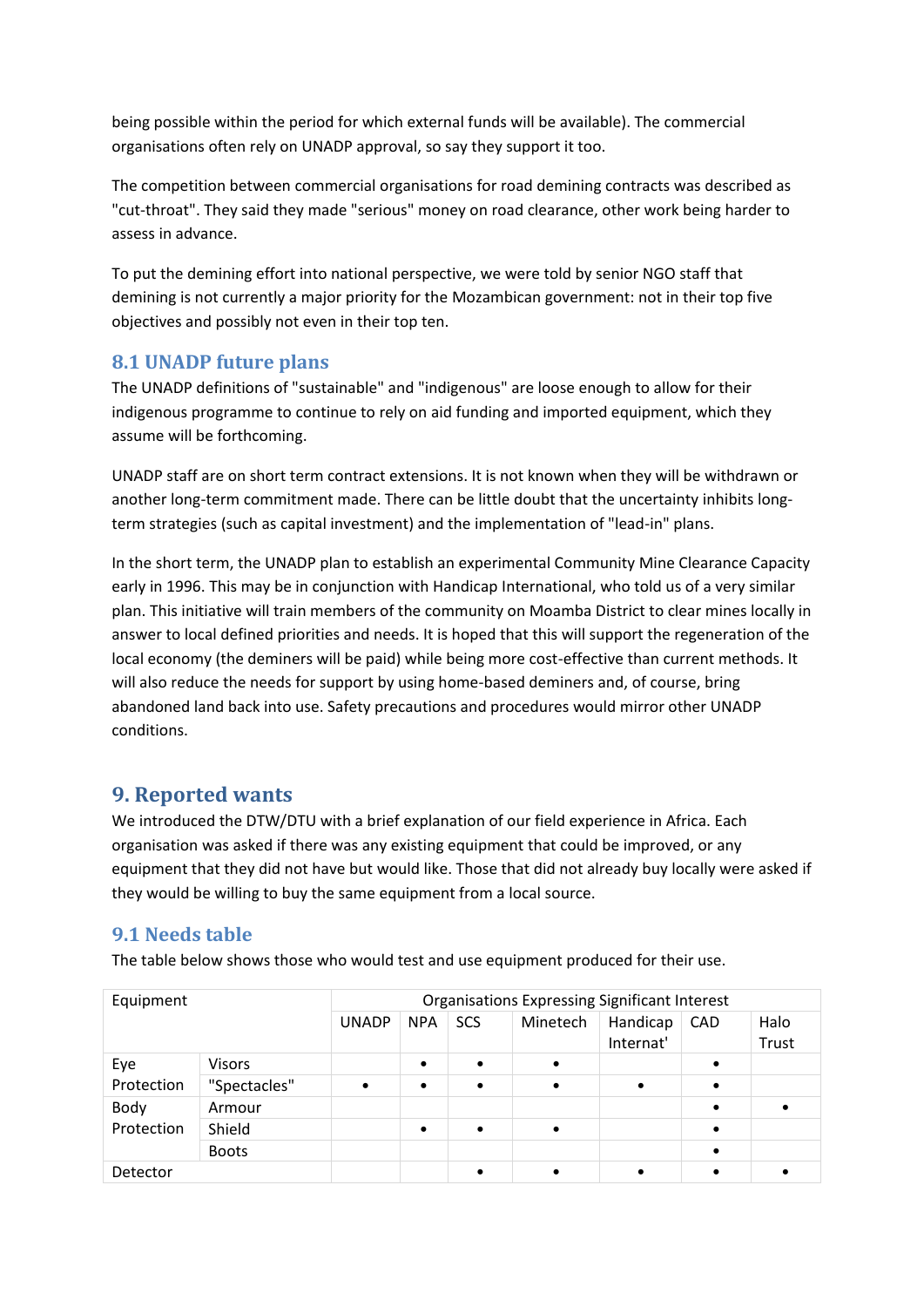| Exploder               |  |  |  |  |
|------------------------|--|--|--|--|
| Solar battery chargers |  |  |  |  |

Note: All those listed have said they will appraise any mine clearance or ancillary equipment

#### **9.1.1 Eye protection**

All active field organisations except the Halo Trust (who already use a visor) wanted to try alternative eye protection that was more comfortable and at least as effective as the low quality safety glasses used. No one defended our criticism of their obvious inadequacy, (the photograph on page 13 shows a pair of low quality spectacles that had been damaged in a blast without the wearer's eyesight being damaged, but there was large element of luck in this). The UNADP specified that an alternative should be able to stand a 200g TNT blast at lm. Protective spectacles currently used do not fit some of the deminers comfortably–the side supports are not always long enough. Also, when folded the arms tend to scratch the inside of the lenses. There is a need for the solution to be a "one size fits all" product, and for it to be made regionally or locally.

There was a preference for a variation on what was already used rather than visors, which have the steaming-up problem outlined previously.

#### **9.1.2 Body protection**

Cap Anamur Demining staff were the only people keen to try any protective clothing that was not too heavy. Others would try equipment but did not request it. The shield for use at high-risk times was liked by all those currently active (Handicap International are not yet "on-line").

#### **9.1.3 Detectors**

All people interviewed wanted better detectors than those currently on offer and there seemed to be a consensus view that better detectors could be made if the will was there. In the absence of a better detector, all except UNADP would try a locally produced detector and change to it if it were as good but cheaper. The UNADP are constrained by a central sourcing policy. Most thought that the ergonomic design of the detector could be improved and it could be made simpler and more robust, even if the electronic operation could not be significantly improved.

Minetech said that, when working amongst vegetation, they would find a probe and short hand held detector useful.

#### **9.1.4 Exploder**

The UNADP expressed a desire for a cheap dynamo-type exploder, suggesting that the exploder and circuit tester used for detonating the mines could be combined in one unit. All other groups would try this equipment, but no others identified it as a need. Currently, exploders and circuit testers are available as separate items. Some import them from Western suppliers, others (such as the UNADP) import from RSA.

#### **9.1.5 Solar battery chargers**

NPA use rechargeable batteries in the electronic detectors. They would like a robust and reliable means of charging their batteries in the field. We believe that such equipment is actually available already.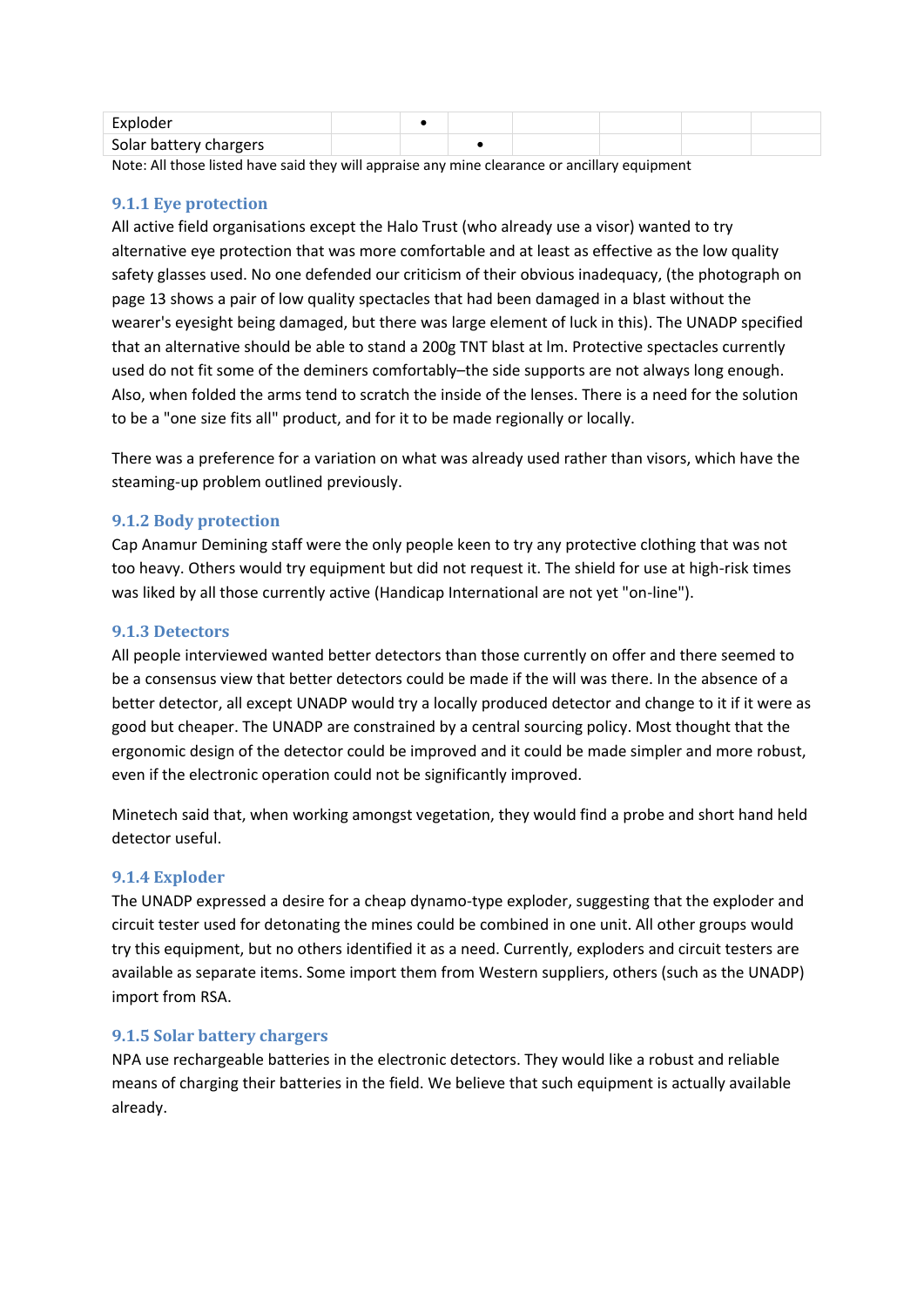### **9.2 Consequences of the equipment needs survey**

The DTW's original equipment targets were revised as a result of this field experience. We now realise that MAG use equipment criteria that are not standard, or even common, although they may still be the best (or safest). We had wrongly assumed that all demining groups either provided basic protective equipment or wanted to.

Our programme aim can be summarised as a wish to provide equipment that would:

- allow demining to take place more quickly;
- be economically sustainable within the community;
- allow demining to be carried out with a greater degree of protection.  $\bullet$

These aims had led to preliminary research into protective equipment that could be made locally and would be alternatives or additions to equipment already used. The chosen items were protective footwear and body armour.

In order for any equipment we develop to be used, it must be approved by the main clearance organisations working in the field. To achieve their approval, it must be wanted by them. We have assumed that the people working in the minefields know what they need, or at least are more likely to know what they need than we are (being newcomers to the field).

Field organisations have expressed their priorities as being a need for improved eye-protection and a desire for (or willingness to try) a shield. No other kind of personnel protection was wanted by more than one organisation, from which we infer that boots or body armour would be unlikely to support production if we developed and introduced them. It may be that such equipment would be more widely used than implied, but we have decided to concentrate our current efforts on the equipment that the organisations say they need, (a need confirmed by our own observations).

#### **9.2.1 Eye protection**

DTW engineers are designing and developing an alternative means of eye protection for routine use by deminers. The preliminary design criteria are:

- the material used must be strong enough to enter the STANAG fragment protection band;
- the article must be capable of fitting a wide range of head sizes;
- the article must not steam up in use;
- the article must not be prohibitively expensive;
- the production process(es) should be as simple as possible;
- the materials used must be available in the region.

Details of this equipment and the research behind it will be given in a later report.

#### **9.2.2 Protective shield**

DTW engineers are designing and developing a protective shield for use at high risk times by deminers. The preliminary design criteria are:

- the article must be capable of withstanding blast fragmentation to the STANAG standard;
- it should be designed to be used when kneeling or crouching, supported by one hand;
- deminers of any height should be able to use it;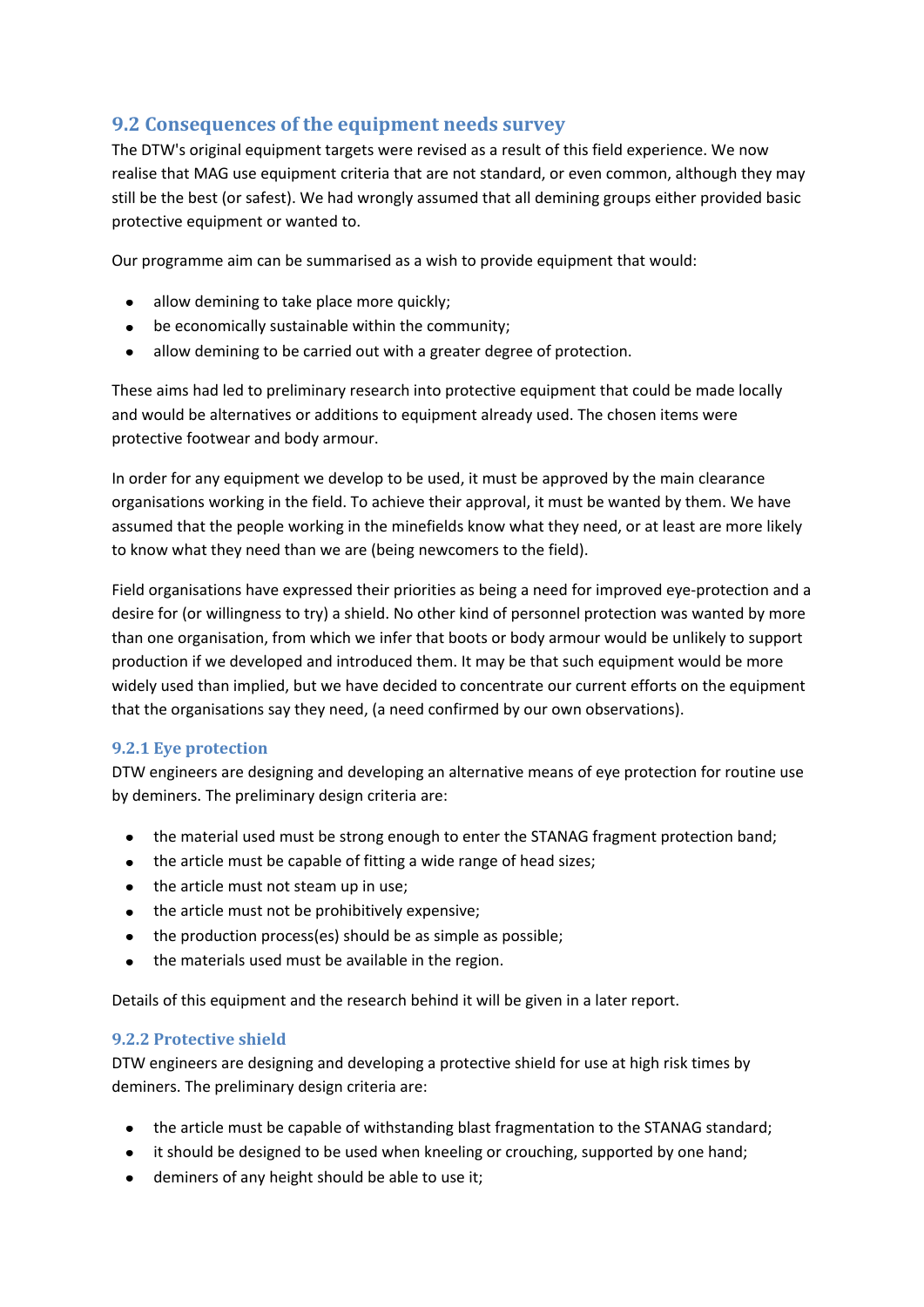- it should be as light as possible;
- the production process(es) should be as simple as possible;
- it should be as cheap as possible;
- the materials used must be available in the region.

The reluctance to wear or try body armour on grounds of it being too hot was surprising. A shield will not be hot, but will only provide protection when a problem is anticipated. Body armour provides protection from the unexpected and so is preferred. It is anticipated that the situation in Angola, where there are far more modern mines, will be more dangerous. Accordingly, some research into lightweight body armour capable of local production will continue.

Details of this equipment and the research behind it will be given in a later report.

#### **9.2.3 Regional logistics cell**

The idea of providing a regional logistics cell where quality ancillary equipment was manufactured for use throughout the industry was raised by NPA. The others consulted agreed that it could make their life simpler, expressing some reservations about local quality control standards. It was generally agreed that such problems were not a worry if the manufacturer were based in Zimbabwe or RSA, a site that could also serve Angola. Not every organisation was asked about this.

The DTW may decide to support such a cell by extending existing capacity at an existing supplier or other means. Currently, negotiations are under way with a view to establishing manufacture of a better and cheaper detector in Zimbabwe under a different DTW programme that is not yet funded.

### **10 Industrial capacity**

The Mozambican economy does not support a solid consumer base. The currency is undervalued on the world market (around 15,000 Metacas to one £ sterling). Thirty years of war have driven out many industries, although the infrastructure (road, power, communications) is working (after a fashion) and considerable interest is being shown in exploiting the country's commercial potential

### **10.1 Industry in Maputo city**

In Maputo there were many imports from RSA and China, of low quality and relatively high price. Imported German tyres were for sale in several places. Indian bright steel domestic implements were found in small shops. The markets had many cheap Chinese and Indian imports. Despite this competition, we found factories working with industrial moulds and tools imported from South Africa and Portugal, and a plastic/rubber factory that was still Portuguese owned. Other production we found centred around the recycling of scrap metals, which are in plentiful supply.

The following industrial activity was heard about rather than seen:

Rubber: MABOR tyres, established up in 1974. It was initially dependent on subsidies but is now self supporting (or almost so). They manufacture new tyres and re-tread used ones.

Cement: A factory is present and still working.

Glass: A factory is present and working (public industry) although the staff have apparently not been paid for 6 months.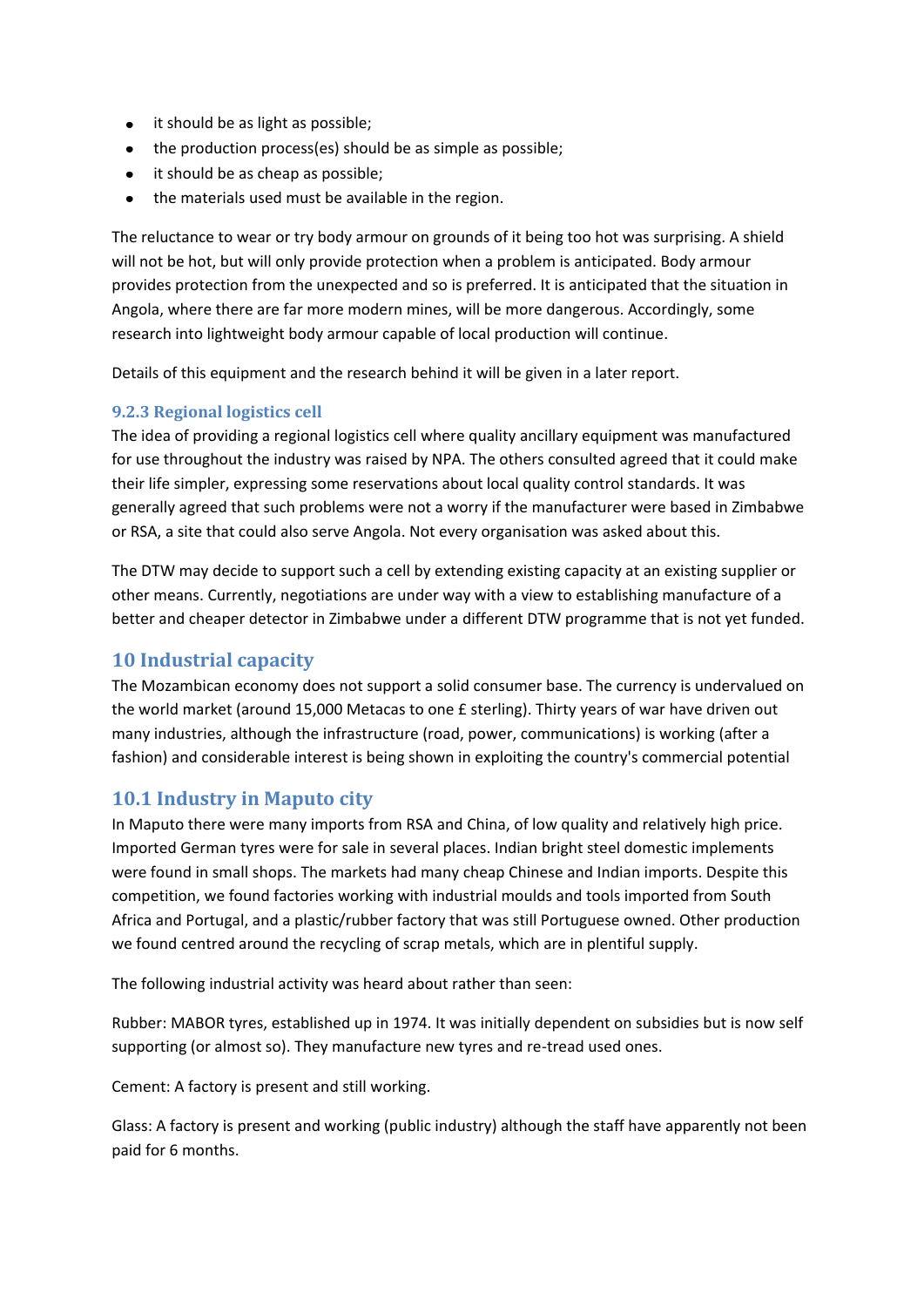Shoes: There is a factory at Chimoio, the main town in Manica Province. Also a factory in Maputo see FABOCOL below.

Engineering: metal fabrication was widely carried out.



The war did not enter the capital directly, but 30 years of neglect often shows



Metal recovery, casting and manufacture of metal products in Maputo

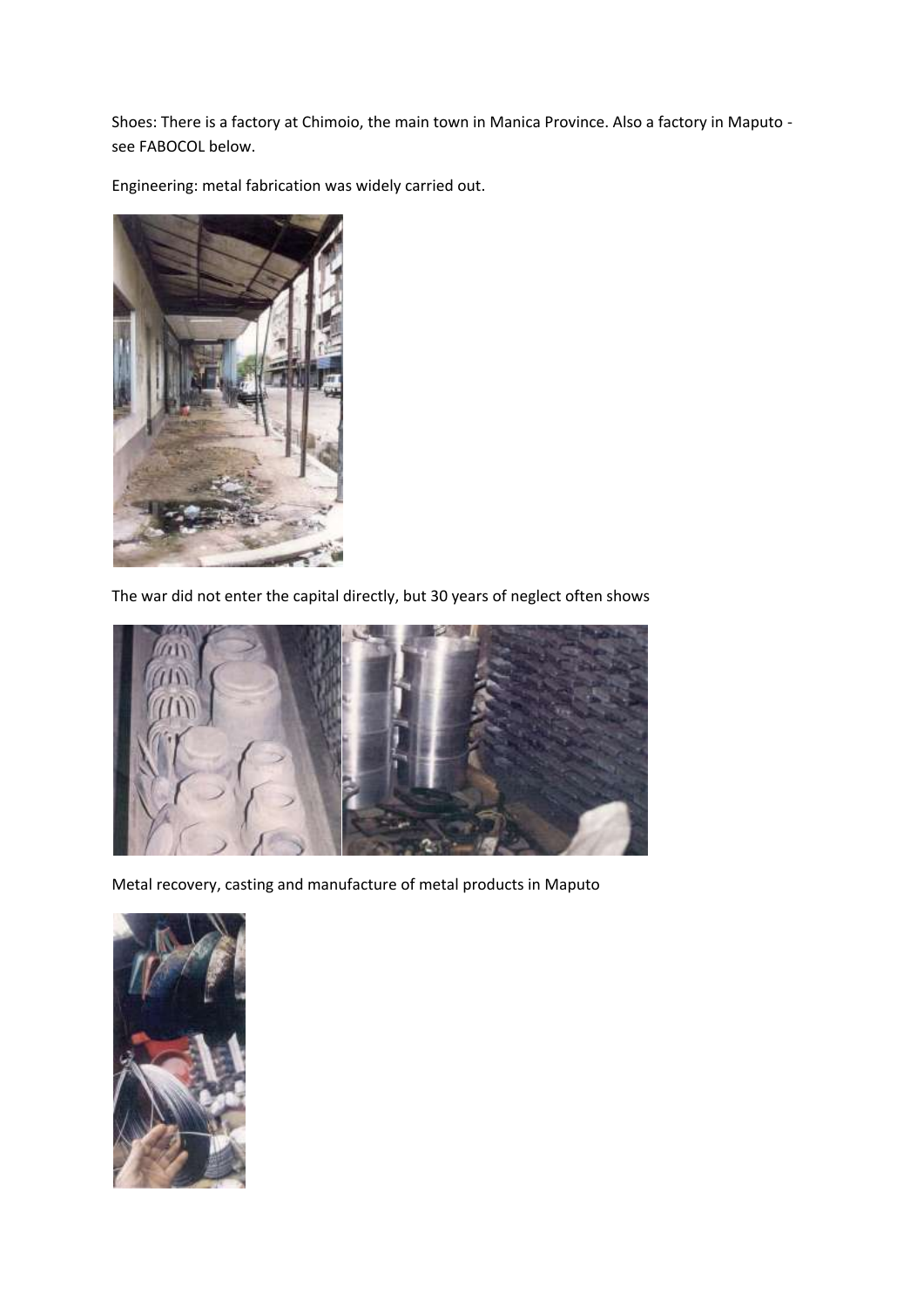Steel Wire and metal and plastic products available in the market





Scrap metal is made into ingots or made into local products such as this clothes iron



Other scrap metal is recycled directly into products like these cooking stoves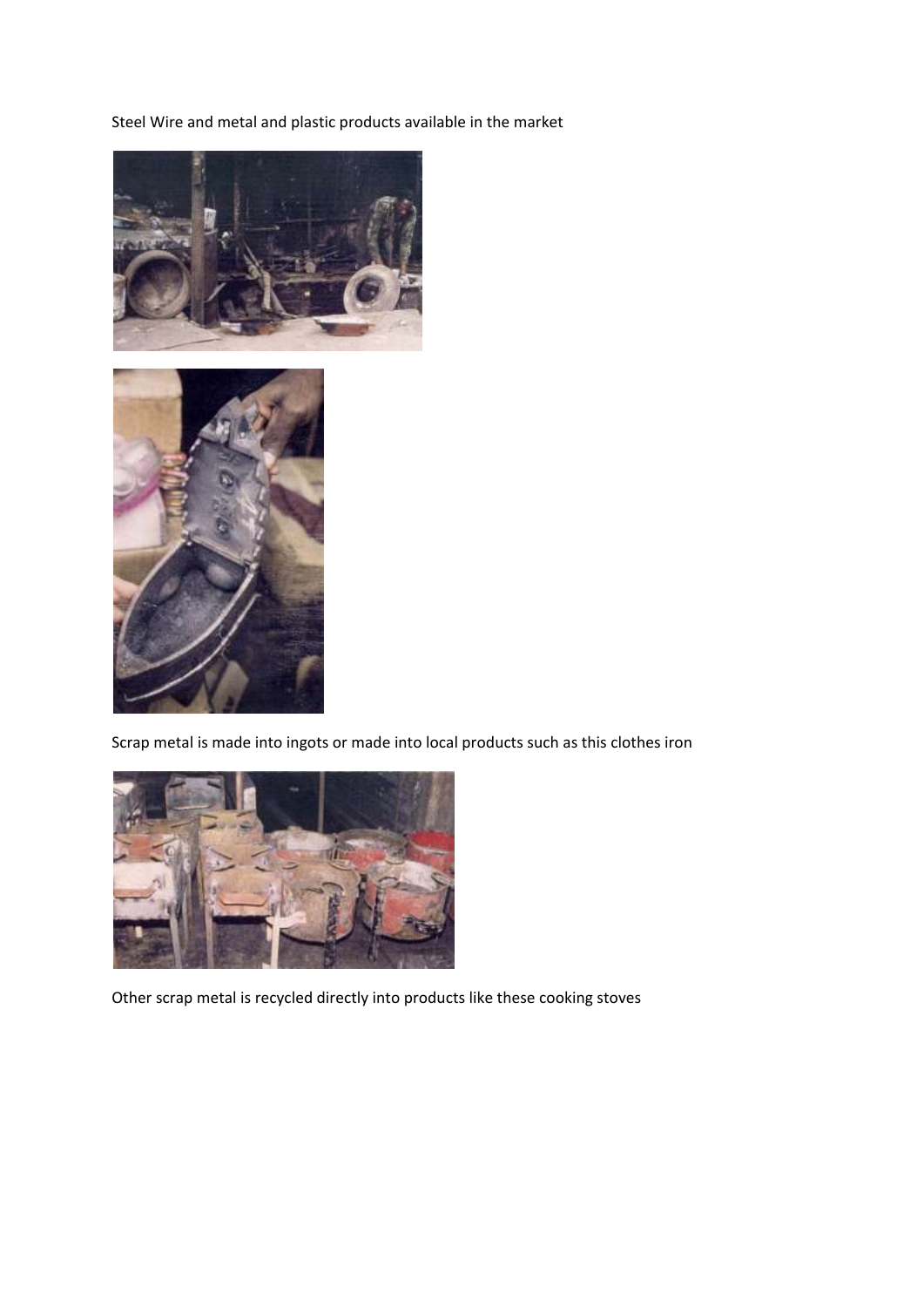

Engineering works are equipped with good, if ageing machinery



A plane in a timber yard



Bucket Manufacture



Scrap metal is everywhere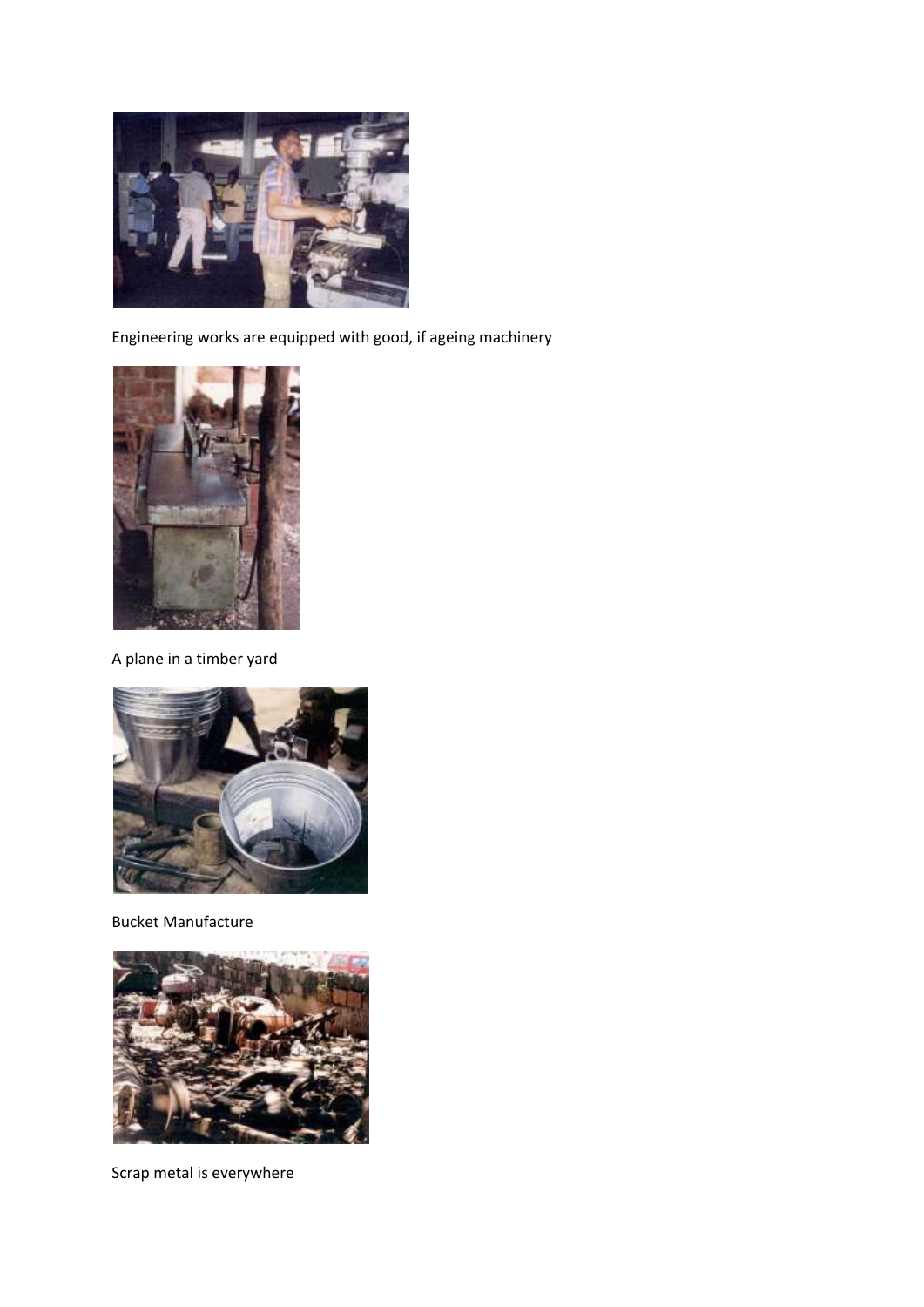The following factories were visited:

FACOBOL, rubber factory: they get their raw material from RSA and manufacture mats; sheeting; small rubber components (e.g. bushes, chair leg ends, etc.); a range of shoes; reinforced matting/machine belts, hose, rubber bearings, rubber foam, and cycle tyres. The fabric used for shoes and reinforcing is made in Mozambique. This is a large factory with an extensive range of equipment for rubber preparation, moulding, forming, stitching, sewing, pipe extrusion, etc.

LIMETAL, recycling non-ferrous metals: The factory was casting ingots of Zinc, Lead, Brass, Bronze and Aluminium from scrap. The factory manufactures cast aluminium cooking pots of good quality in a range of sizes.

POLYPLASTICO, Plastic Injection Moulding factory: processes at the plastic factory include HDPE/Polypropylene pipe extrusion for a number of diameters and wall thicknesses; injection moulding of a range of buckets, bowls and beer crates; die forming using milling machines and lathes. They have a plastic shredder to recycle thermoplastic material. Raw materials for the factory are imported from RSA in the form of plastic granules (HDPE and polypropylene). The factory manufactures its own dies in an internal workshop (equipped with lathes, milling machines, and a kind of CNC machine). Staff told us they were in competition with other manufacturers, but these were not identified. We found products from Quelliman, so infer that they have a competitor based there.

#### **10.1.1 Market in Maputo**

We found locally made welding rods, nails and batteries at a large open-air market outside the city centre. The locally made goods for sale provided evidence of lathe work, welding, bending, pressing, guillotining, brazing and plastic mould-injection and extrusion.

Imported products sold in the market and made in China/South Africa included hacksaw blades, bolts, sharpening stones, scrappers, fine mesh, a large range of plumbing fittings (brass, steel and galvanised steel), braided wire, and cycle parts.

#### **10.1.2 On the streets of Maputo**

Locally made terracotta plant pots were for sale. Hoe heads and machete blades, ironing boards (wood, wire, nails, linen and padding), window cleaning squeegees (wood, strip rubber cut from 3mm sheeting)–all made locally–were for sale in small shops. In side streets we saw vehicle repair with electric arc welding, grinders and gas cutting torches being used.

#### **10.2 Urban industrial prospects in Mozambique**

Maputo is close enough to the RSA and Swaziland to import raw materials easily. This makes it likely that the apparent growth of light industrial activity will continue. Larger investment may be made through speculators taking advantage of favourable labour costs and flexible working practices. It seems reasonable to think that all mine clearance related equipment, with the exception of the detectors, could be made in or around Maputo. We found no evidence of electrical or electronic manufacturing capacity, and little evidence of any service and repair capability.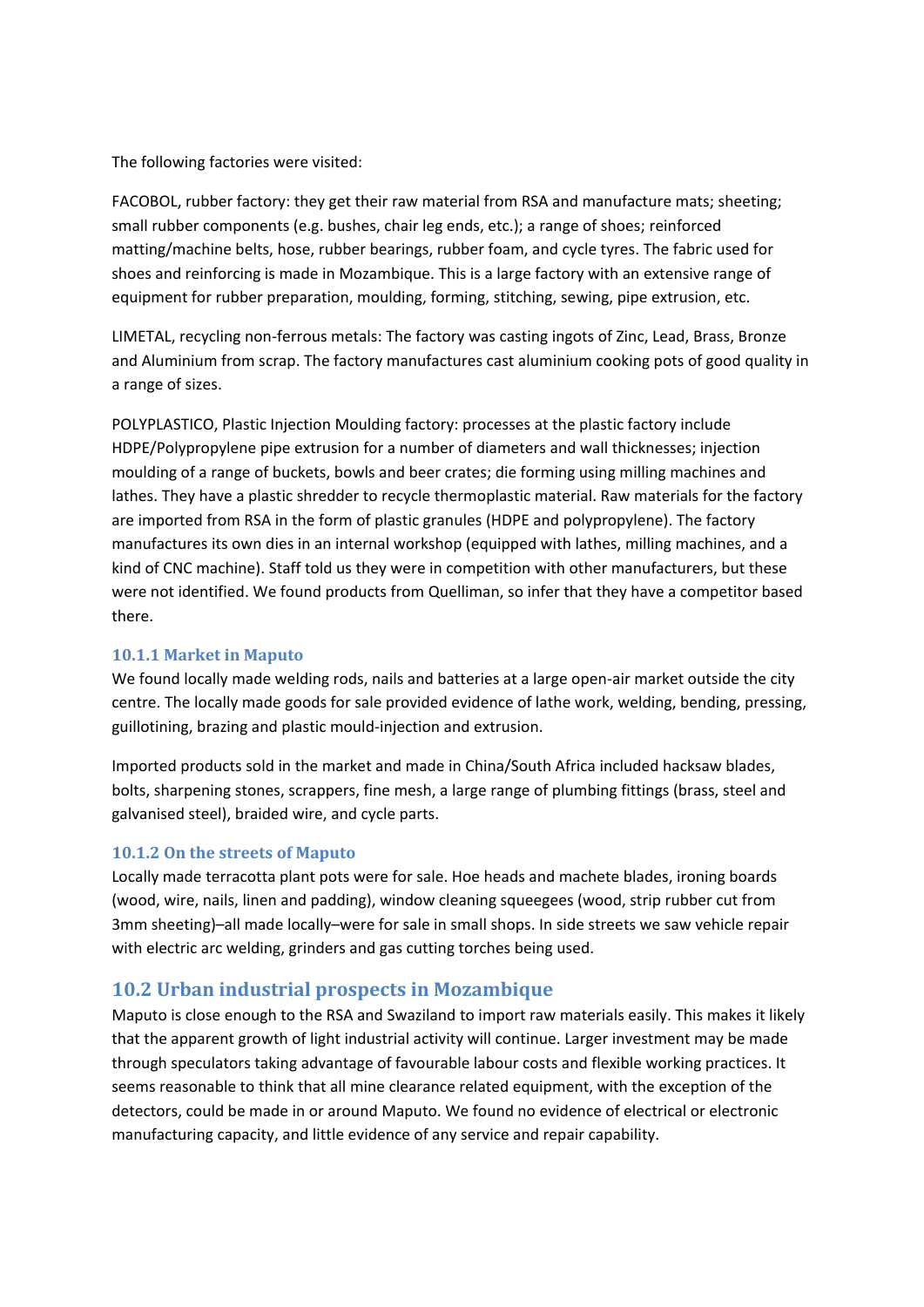Senior officials told us of severe problems importing raw materials and manufacturing equipment. They recommended allowing 100% of value for bribes, or great patience. We asked about export problems and were told that, since the same customs staff are involved, we should expect the same difficulty.

### **10.3 Urban industrial prospects in Zimbabwe**

To provide a comparison, and to investigate the possibility of establishing a regional logistics cell, we spent three days in Zimbabwe examining the manufacturing potential. In and around the capital, Harare, we found an industrial capacity that is highly developed. We spoke to two electronic manufacturers capable of making electronic mine detectors: both expressed an interest in doing so. Suppliers of high quality polycarbonate (suitable for protective eye-wear) were found, along with a wide range of production industry already established and geared for export.

The town of Mutare on the border with Mozambique is another industrial centre. Here we found car assembly and component manufacture and sophisticated engineering workshops. Mutare is on the road and rail link to Beira in Mozambique and might make a suitable site for an equipment manufacturer supplying Mozambique. Harare, on the other hand, would make a better site if the goods were also to go to Angola.

### **10.4 Rural industry in Mozambique**

Rural industrial capacity is very limited, perhaps as a result of Portuguese reliance on imports followed later by Soviet style 5 year industrialisation plans: both of which must have squeezed out the entrepreneur. Although in small towns artisanal industry was active, at village level there were no workshops in evidence and little economic activity beyond agriculture and processing of charcoal. We found no evidence of blacksmithing, although skilled metalworking with power tools was widely in evidence in towns. Skilled artisans seem to be centred in small towns with power supplies, as is usually the case. Typical towns and villages are introduced below.

#### **10.4.1 Namaacha**

Namaacha is a small town on a major road served by buses and with a reliable electricity supply. We found a wood mill, well equipped to cut and plane raw timber (but there was no one present). We also found a mechanic and workshop with a pillar drill, a 3-phase arc welder, gas welding facilities, lathe, and a good range of hand tools such as spanners, pullers and valve compressors. The mechanic seemed to be a capable artisan–his skill acquired by repairing farm vehicles. The mechanic was a local farmer (of Portuguese origin) who collected scrap metal, manufactured trailers and rear sections for trucks and rebuilt Massey Ferguson Tractors. There was also a small puncture repair workshop at the border-post with Swaziland.

#### **10.4.2 Boane**

Boane is a town on a major road, larger than Namaacha by about 3 times. It has a large sprawl of grass huts to the South. In the town artisans ~ carried out shoe repairs on the street. carrying out puncture repair had compressors and home-made equipment to dismount truck tyres. We found a small workshop making galvanised steel buckets, water tanks and funnels. The tin-snips used for cutting the sheet steel were imported. Jenny machines were used to impress a pattern of strengthening ribs on the buckets. The tin sheet was sourced Bucket manufacture from "Imo" in Matola 700. There was a factory making high quality carved furniture: tables, armchairs and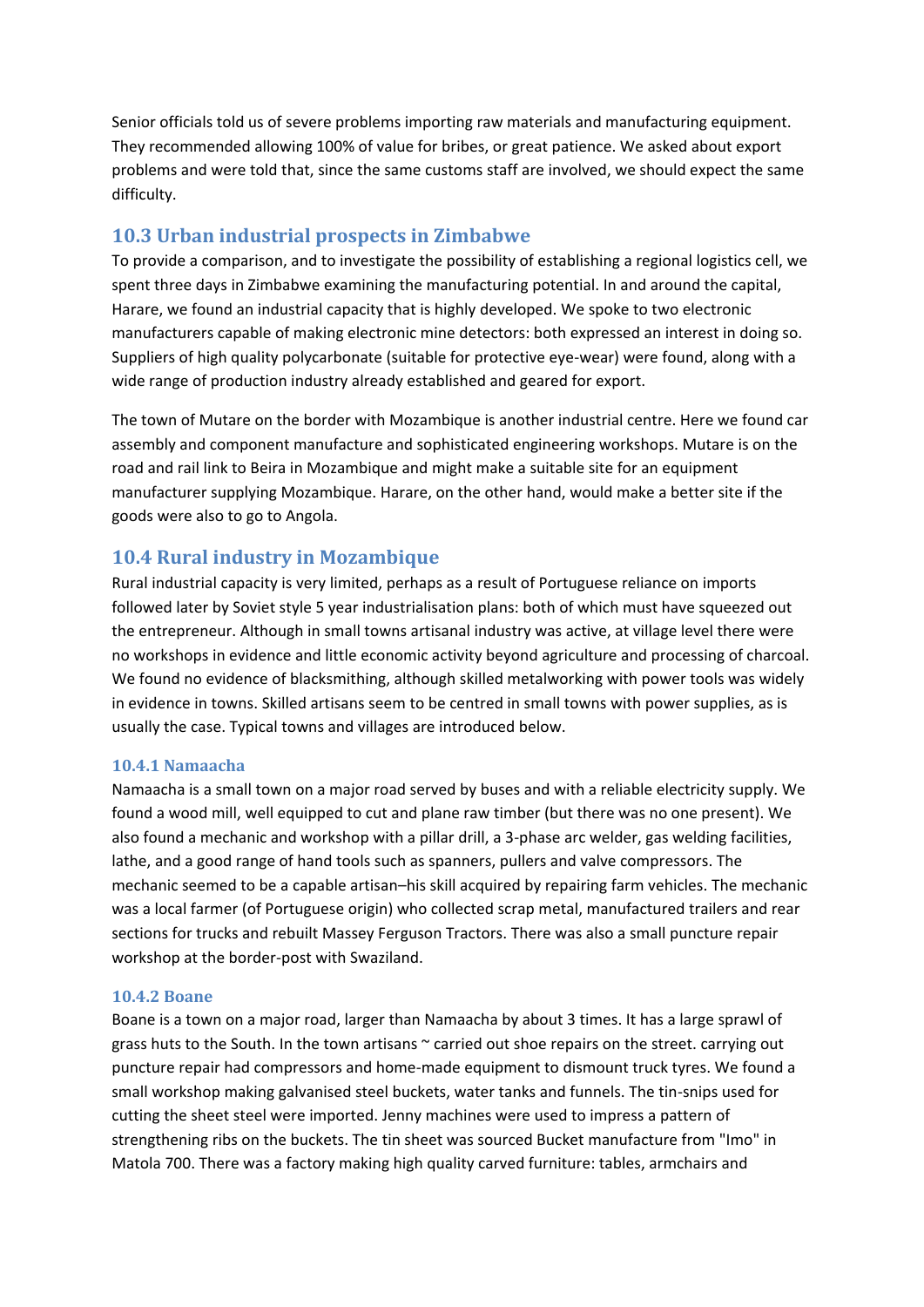bureaus. There was also an industrial storage area where dismantled water-tanks and support frames were stored in the open without apparently attracting thieves (there is so much scrap metal around that this may explain it). Brick making was also in evidence.

#### **10.4.3 Mafavuca 1**

Mafavuca 1 is a small settlement without a store about 50 miles from Maputo. It is off the road, so only indirectly served by buses and has no electricity supply. The only economic activity is farming (growing maize, onions, carrots and tomatoes). No formal trading was taking place, although one man was effectively the village "mechanic", repairing items for others. There was a good deal of scrap metal around the settlement. Family members working in the city are relied on for the provision of such consumer items as are used. There are mines in the vicinity, but not hampering farming.

#### **10.4.4 Mafuiane**

A large "dormitory" village with a petrol station. Most houses have no power. Water is from boreholes feeding standpipes. The market, sells food only. There were no official traders but we saw animal skins drying (goat?) and crude uncut timber could be bought. Charcoal was being made for subsequent sale in towns. Crops were being grown mainly for own use. We saw evidence of shoesole making (from car tyres) and block-making (not offered for sale).

### **10.5 Conclusions of the industrial capacity study**

Assuming an aim of providing equipment with as wide an application as possible that can eventually be purchased locally, a strategy to achieve this has arisen from the study.

While it would be possible to manufacture all items of demining ancillary equipment in the urban industrial sector in Mozambique, the process would be complicated by restrictions on tools and materials supply. The same restrictions would not apply if the materials were manufactured for regional supply in Zimbabwe or RSA. They would, however, cost more and incur import tariffs (official and otherwise). These are currently negotiated and might be easier to circumvent if the goods had only one purpose and so could be designated tariff free "demining equipment".

At present, different demining organisations operate in varied ways and some use uniquely specialised equipment. The quality of the equipment seen was sometimes questionable, and the design and local manufacturing methods employed in some tools was potentially hazardous (welding re-bar can make it dangerously brittle and prone to fragmentation, for example). The obvious advantages of manufacturing commonly used equipment in one place are a standardisation of tools across the industry (helping deminers move from job to job) and assured quality control. There should also be a price/profit agreement that guarantees fair wages to the producers and a fair price to the purchasers. From the development point of view, it broadens the skills base, empowers local initiatives, and also keeps as much demining money as possible within the local and regional economy.

Research is needed to determine a core of "standard" demining equipment that is as easy to use and as safe as possible. Even where similar items are currently used, the quality and design details vary as the equipment is drawn from different suppliers (the safety-spectacles are an example of this).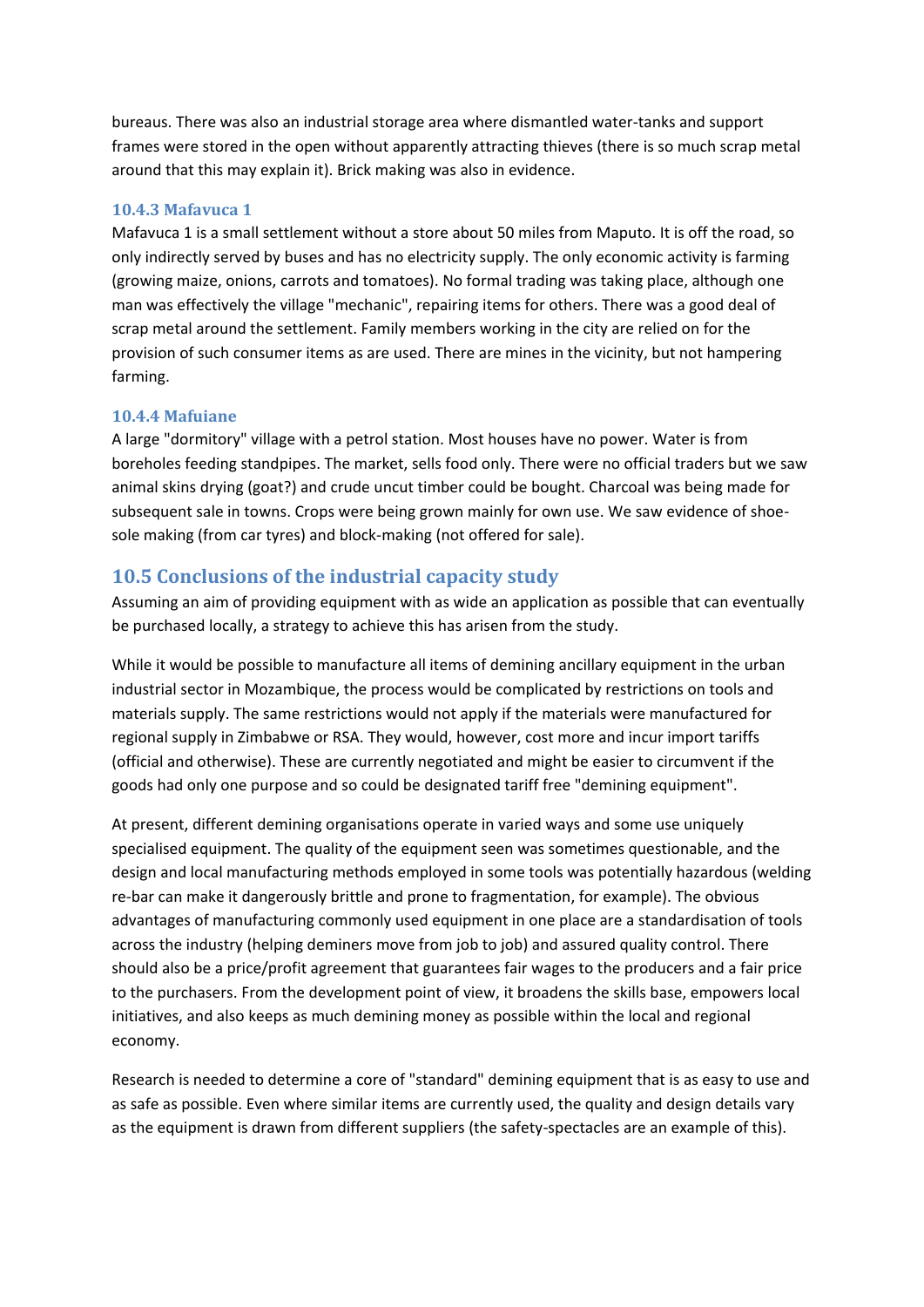When the common core of equipment has been identified, it could be made in a regional logistics cell, leaving other specialised tools for local manufacture. If such a cell were established by an NGO with practical field-engineering and training experience, that NGO could have as an aim the eventual dispersal of all manufacturing to the countries concerned. From the start it should offer to help establish local manufacture of simple items whenever demining groups want it. This would help to reduce current mistakes in manufacturing methods. Later, as conditions in the mined country improve, the assembly, then manufacture, of more complex items could also be transferred.

Clearly, such an initiative cannot be imposed. Its success would rely on being supported by the NGOs in the field, and specifically by the UNADP in Mozambique. Once established, it should be useful enough for demining organisations (commercial or NGO) to want to use it.

### **Appendix A: Accidents**

UNADP had an accident on the day we arrived (one of six this year). We examined the boots and safety glasses worn by the victim who lost his leg above the knee and his hand. He may have prodded the mine or trodden on it with the toe of his boot. Subsequent investigation by the UNADP revealed metal behind the accident site on the supposedly cleared lane. The victim's own detector was used to find it. The official conclusion was human error.

There have been 6 UNADP accidents this year. UNADP have had 8 car accidents during the same period. Of the demining accidents, the staff questioned believed that four of the six UNADP injuries would not have been mitigated by the use of protective clothing: the remaining two might have.

NPA report three casualties over two years, two work related, one stupid (taking a live mine home). Neither work related accident occurred while defusing.

We heard from several sources of a recent Halo Trust accident when a deminer and a supervisor were both seriously wounded. The deminer worked "carelessly" and the ex-pat supervisor who went to compile an accident report walked along the deminer's cleared "lane" without checking: he was seriously injured.

Some commercial groups claimed to have had no accidents, but this was challenged by other groups: the individuals may have been talking only about men under their direct command. It seems likely that accidents occur at the same rate as with NGOs but may go unreported.

All accidents apparently occur because of human error or unpredictable acts of God. See the note on Accident Reporting under the "Discussion" heading in Appendix 4.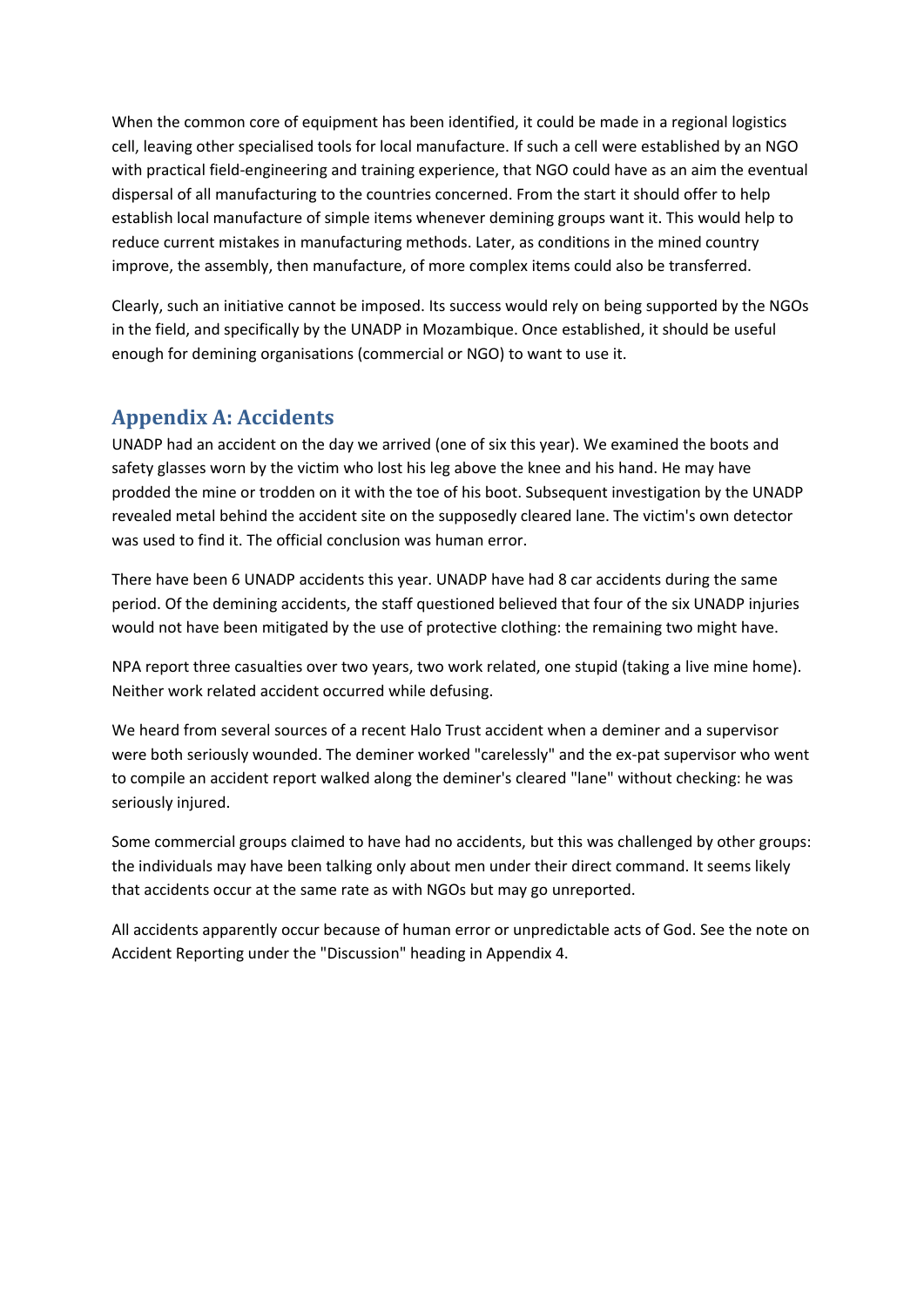

A mine victim's boots



Soviet OZM-72 anti-group bounding mine

### **Appendix B: The Schiebel and Ebinger detectors**

These detectors were discussed with as many individuals as possible with a view to discovering their strengths and weaknesses.

The Schiebel AN-19/2

The Schiebel has a clumsy handle extension–with choices limited by locking pins and has no twisting option. The UNADP disliked the external wire to the head, the shoulder hung controls, and the headphones (which are worn on the shoulder and so are redundant). They find it difficult to use to zero-in on readings. They report the Schiebel normal battery life as about 7 days and say that rechargeable batteries last about hours and so do not use them. Also, although high iron-ore content in the soil causes detection problems, UNADP say that experienced users of the Schiebel can remain efficient: it is apparently a combination of both damp high iron-ore that makes detection virtually impossible.

Other problems with the Schiebel were the plastic on the head wearing thin (because of brushing the ground), and the plastic and fittings "giving out" generally. Norwegian People's Aid, who use rechargeable batteries in the same detector, confirmed UNADP's detector problems and added the head-hinge breaking and their concern about supply and service. Minetech had handle extensions added to the Schiebel to allow them to reach through undergrowth, but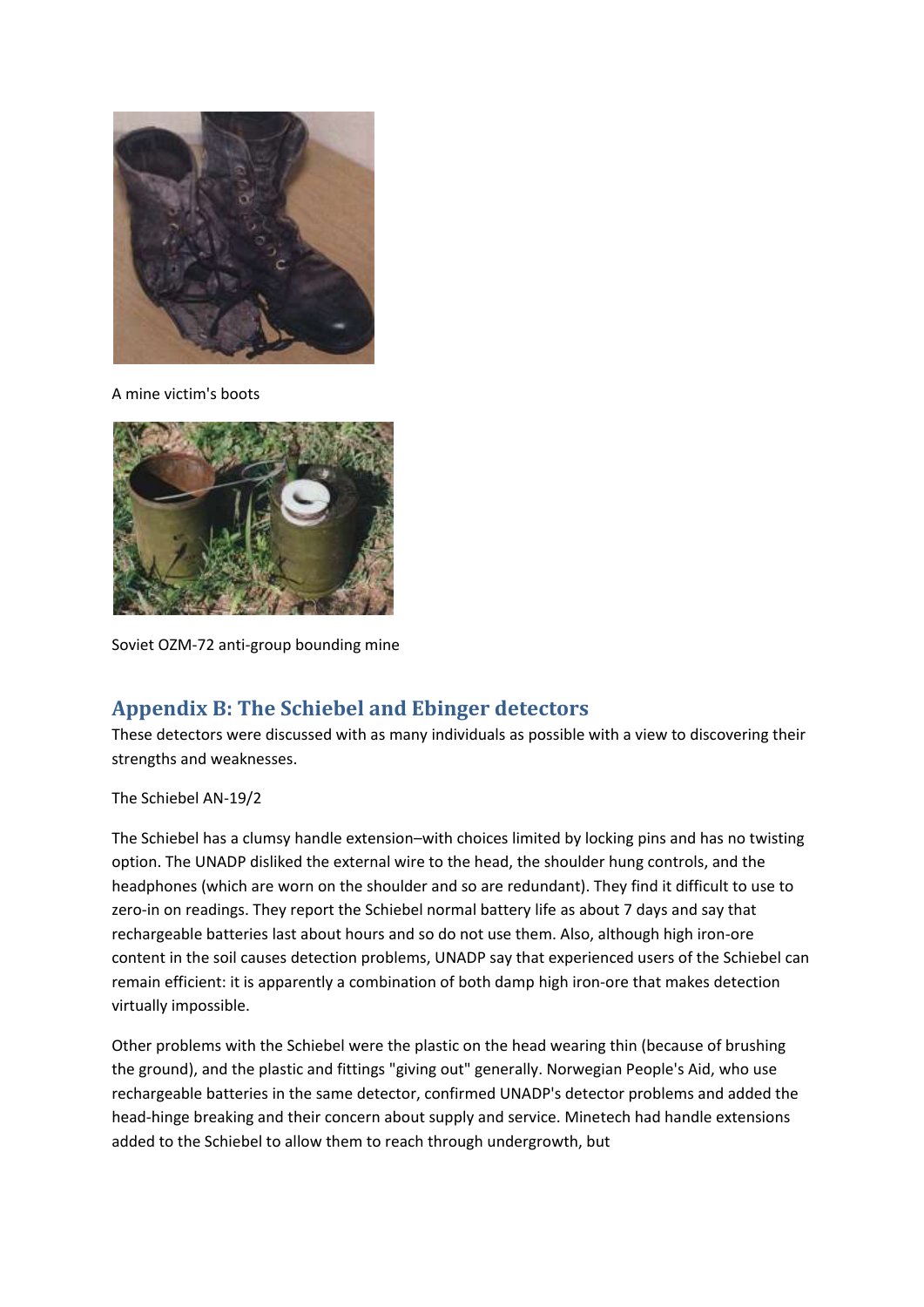the extra length cable that was needed made all their detectors fail–(or so the Schiebel technician told them). They confirmed frustration with the cable between the shaft and head of the Schiebel detector catching on undergrowth, and said that the detectors were too light (weak). They said that high iron content in soil was not a real problem due to the high skill levels of their operators. Special Clearance Services reported Schiebel's as too easy to break: re-confirming the head-hinge and the exposed wire at the head as design faults



The Schiebel



The Schiebel control box



The Schiebel's weak hinge between head and pole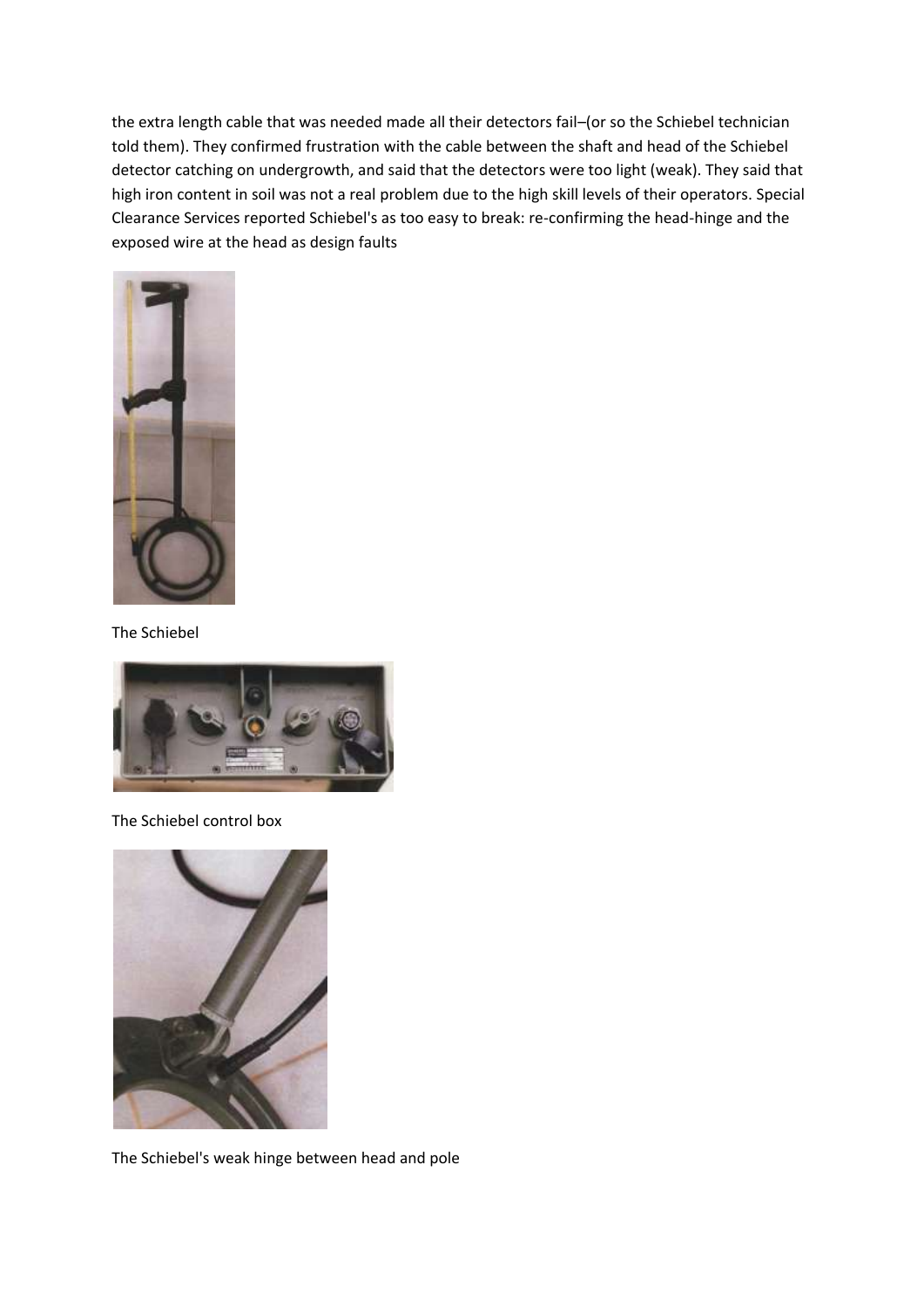

Using the new Ebinger with a short handle



The speaker on the new Ebinger (not a handle)



The Ebinger with its handle extension screwed into place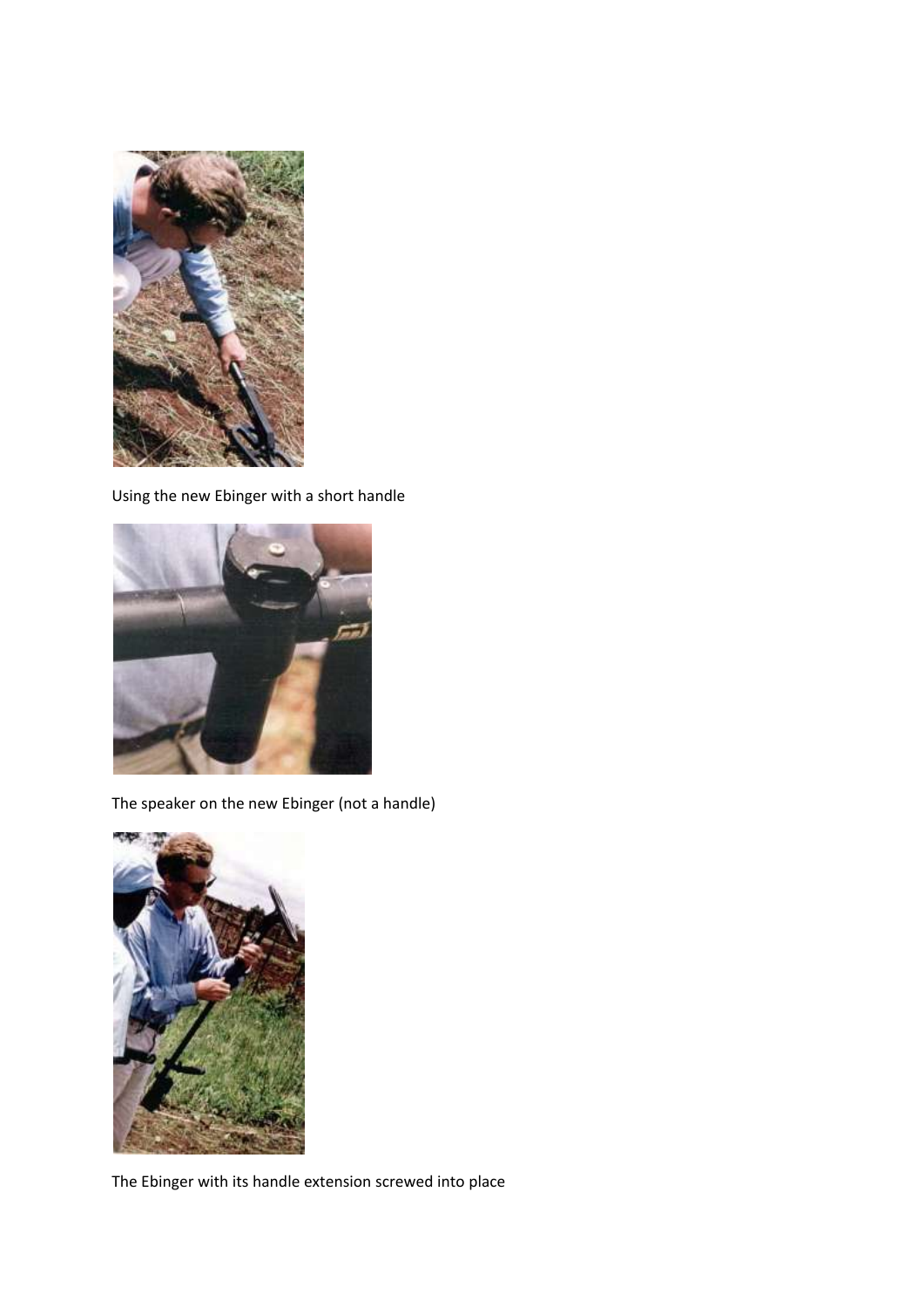### **The Ebinger detectors**

A surveyor subcontracted to the UN had an Ebinger 420 (Ebonex 420) which he claimed was better than the Schiebel for two reasons. It was easier to handle (having a single 9V battery (PP9) inside a short handle and no control box on the belt) and it was supposed to operate better on ore rich soil. The detector was designed with input from humanitarian demining groups (including staff of the UNADP). The headset could be replaced by a speaker on the handle. When he attempted to demonstrate its superiority over the Schiebel on the Mozambique/Swaziland border at Namaacha it did not perform any better than its rival: both failed. Two people reported that the small speaker mounted on the side of the handle can fail or be improperly connected and so not work. As usual, the 420 signals on contact, so a failure to signal could be a problem although both the Schiebel and the Ebinger are reported to "click" at intervals during operation as an indication that they are functioning properly. The arm mounting of the Ebinger 420 was also reported to be too low

The Ebinger 420 has recently won a competition for the best current detector. Other competitors included the Schiebel, Forster, Vallon, PIMDEC and Guartel.

The Halo Trust report non-specific breakdown problems with the detectors but said that Ebinger have trained one of their members of staff to carry out maintenance and repair (they may be using the Ebinger 420 as well). They say their detectors cannot operate when the soil has a high iron.

The new Ebinger 420 has been designed to serve both military and humanitarian demining needs. Thus, while it is an improvement on the solely military design, it still includes unnecessary features and weaknesses. By retaining the option to fit a headset, for example, it retains a user-assembly option that can cause problems. If the speaker were permanent it could double as a handle (which it appears to be, but it unscrews if held). It is also still produced in olive drab, making it obviously military and possibly harder to import/export as a result (a problem identified in Iraq and Angola by several mine clearance NGOs).

### **Appendix C: Mines and ordinance reported**

REPORTED MINE TYPES FOUND IN MOZAMBIQUE (and numbers cleared during 1985when known)

|            | Common name              | <b>Note</b>                                                      | <b>Country of origin</b> |
|------------|--------------------------|------------------------------------------------------------------|--------------------------|
|            |                          |                                                                  |                          |
| AP mines:  | PMN-1                    | 240g TNT Cannot be defused                                       | <b>USSR</b>              |
|            | PMN-2                    | 100g TNT Needs key to defuse                                     | <b>USSR</b>              |
|            | PMD-6                    | Wooden case 200g TNT                                             | <b>USSR</b>              |
|            | PMA-3                    | Undetectable, plastic & polystyrene 35g Tetryl                   | <b>USSR</b>              |
|            | NR 409/M969              | Hard to detect                                                   | Portuguese               |
|            | Type 72                  | Hard to detect (some derivatives "clever"- externally identical) | Chinese                  |
|            | Type 59                  | MAPDV 59: plastic                                                | French                   |
|            | M14                      | Plastic                                                          | American                 |
| Anti-group | POMZ-2                   | Stake mine, 6 rows of fragments, 75g TNT                         | <b>USSR</b>              |
| mines      | OZM-3                    | Bounding 75g TNT                                                 | <b>USSR</b>              |
|            | OZM-4                    | Bounding 170g TNT                                                | <b>USSR</b>              |
|            | $OZM-72$                 | Bounding 500g TNT                                                | <b>USSR</b>              |
|            | Pp-Mi-Sr                 | Bounding 325g TNT                                                | Czech                    |
|            | MON <sub>50</sub>        | Claymore type/directional                                        | <b>USSR</b>              |
|            | Plowshare                | Claymore type/directional                                        | Rhodesian                |
| Unexploded | Grenades                 | Some USSR grenades have 0-fuse                                   | Ordnance can be booby-   |
| Ordnance   | Mortars/artillery rounds |                                                                  | trapped.                 |
|            | Rockets and RPG          |                                                                  |                          |
|            | Detonators and fuses     |                                                                  |                          |
|            | Flares                   |                                                                  |                          |
|            | Small arms ammunition    | Over 20 x all other finds                                        |                          |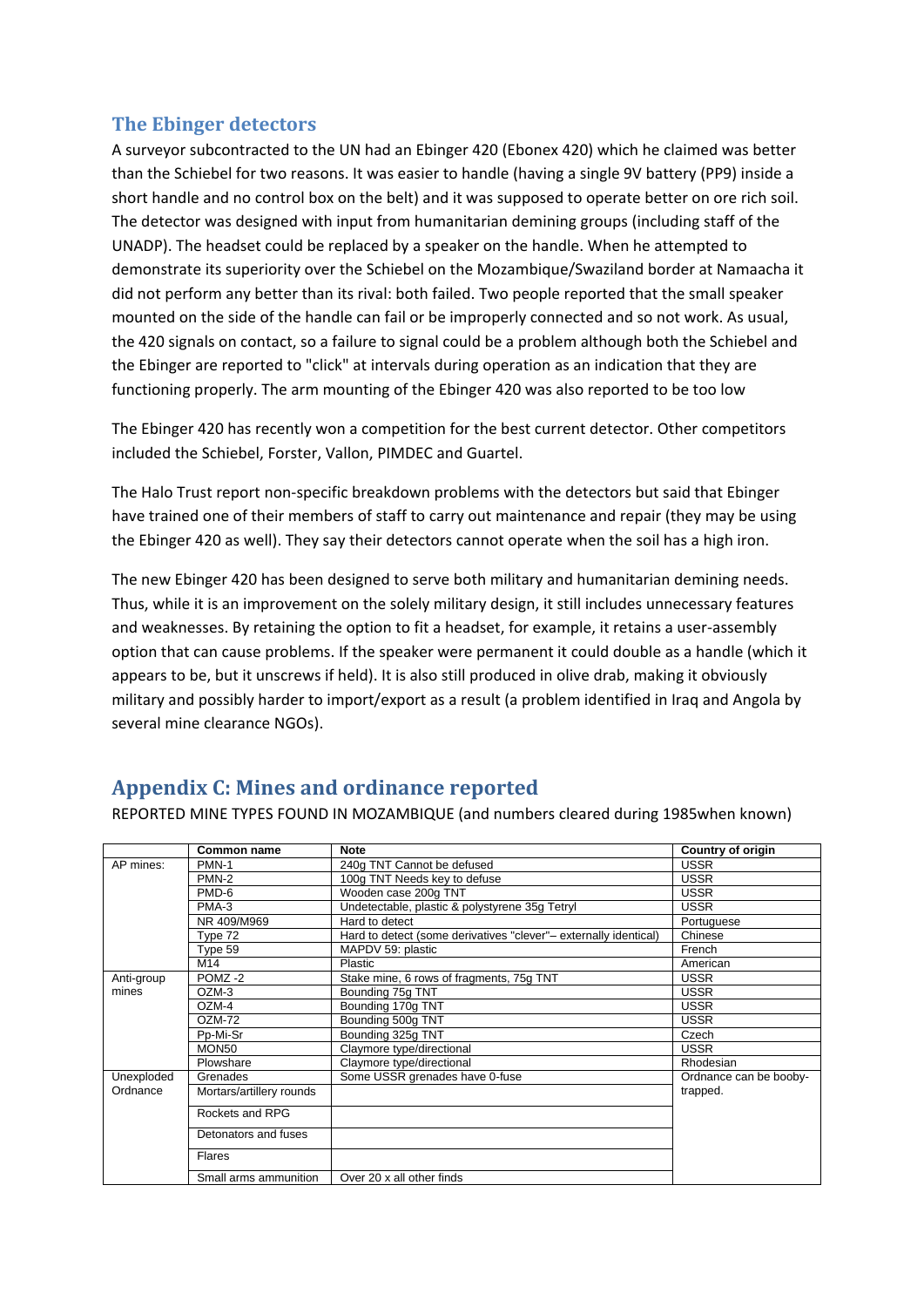| Anti-tank | TM46         | Metal: can have anti-handling device          | USSR                   |
|-----------|--------------|-----------------------------------------------|------------------------|
|           | <b>TM-57</b> | Metal: can have anti-handling device          | USSR                   |
|           | TM-62        | Can have magnetic fuse, metal or plastic case | USSR                   |
|           | Type 72      |                                               | Chinese copy of TM-46? |
|           | Pt-Mi-Ba-111 | Bakelite case, hard to detect                 | Czech                  |

Other mines recorded from conversation that may exist include the British Mark 5, RMB409, NR406, and the South African R2M2. NPA reported that the Portuguese mines (MAPS) that are listed as undetectable can be detected by a Schiebel. They report a greater variety of mines in the North, including some "devious" mines (with built in anti-demining features).

Anti-personnel mines known to be in Angola as well as those above include:

| <b>R2M1</b>      | 57g explosive                     | South Africa |
|------------------|-----------------------------------|--------------|
| MAIGR-75         | 50g explosive                     | Romania      |
| M409             |                                   | Belgium      |
| MAT~6            | 90g explosive                     | Romania      |
| RSM <sub>2</sub> | 50g explosive                     | South Africa |
| <b>MAI-75</b>    | 120g explosive                    | Romania      |
| Mk.2             | Fragmentation mine 450g explosive | UK           |
| M16A1            | Bounding mine 513g explosive      | <b>USA</b>   |
| <b>DM11</b>      | All plastic: 114g explosive       | <b>GDR</b>   |
| <b>DK31</b>      | <b>Bounding fragmentation</b>     | <b>GDR</b>   |
| <b>MON90</b>     | Directional fragmentation         | <b>USSR</b>  |

### **Appendix D: Comments for discussion**

A number of issues have been raised by members of the study team that visited Mozambique, two of which seem important. The following comments are presented as points of view for discussion: all responses would be appreciated. We want to understand the world of demining better.

### **Accident reporting**

From what we have heard, all accidents that result in injury are investigated and a report compiled (this may not always be true of commercial clearance companies). Also from what we have heard, all accidents occur because of human error and unpreventable bad luck. However, accidents tend to be investigated by the very people who devised or have implemented the day-to-day working practices that may have failed. This allows room for some doubt over the objectivity of the conclusions. For example, we heard of no accidents that had led to changes of working practice. Perhaps to have admitted a fault in working practice would have been to implicitly accept some responsibility for the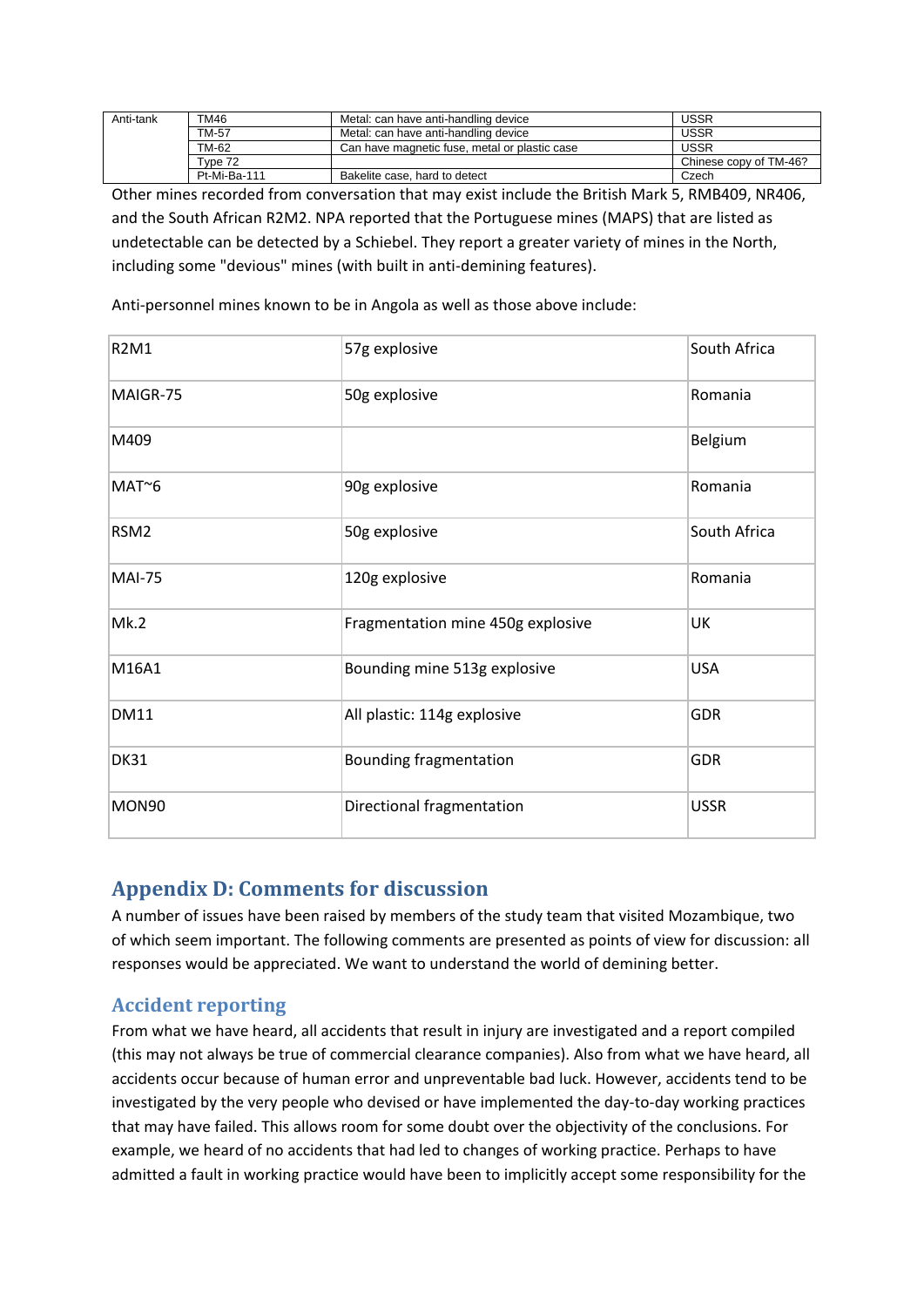accident? Also, accident investigators must know that if they find that a deminer was working properly according to the rules and was still injured, the effect would be to undermine the trust that deminers put in their supervisors.

At least one working practice is, on the face of it, dangerous. Deminers working with space between them of supposedly 25m were closer together when we saw them, and even if they were usually 25m apart, some fragmentation mines can kill at up to 100m. One death we heard of occurred when a man was struck by a fragment from a mine 32m away. It passed through his neck. This accident seems to have been accepted as a wholly unforeseeable act of God rather than a sign that the distance between demining personnel should be increased. It was cited as an example of the futility of body armour, since his neck would still have been unprotected, by a man responsible for deciding the working distance for hundreds of deminers.

Of course, clearance priorities are always a compromise. The faster you clear the fewer civilian casualties there are: the slower and more cautiously you clear, the fewer demining casualties there are. Deminers are civilians (even if they are ex-soldiers) which blurs the distinction. The question is "would increasing the distance between deminers slow things down?" The minefields are big enough, so the only obvious disadvantage is that the supervisors would have further to walk.



Edge of Minefield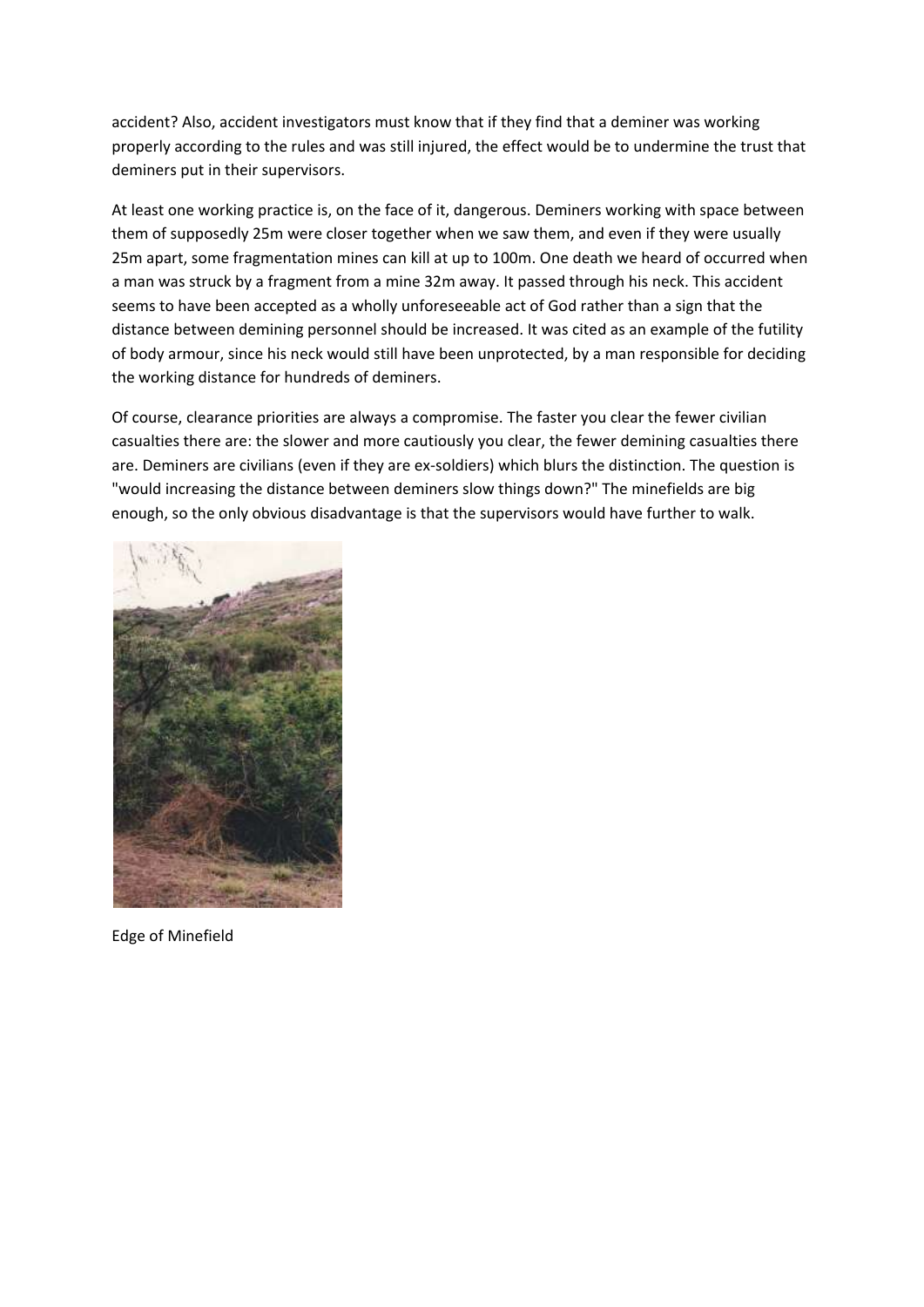

UNADP tools–another look



FABCOL products